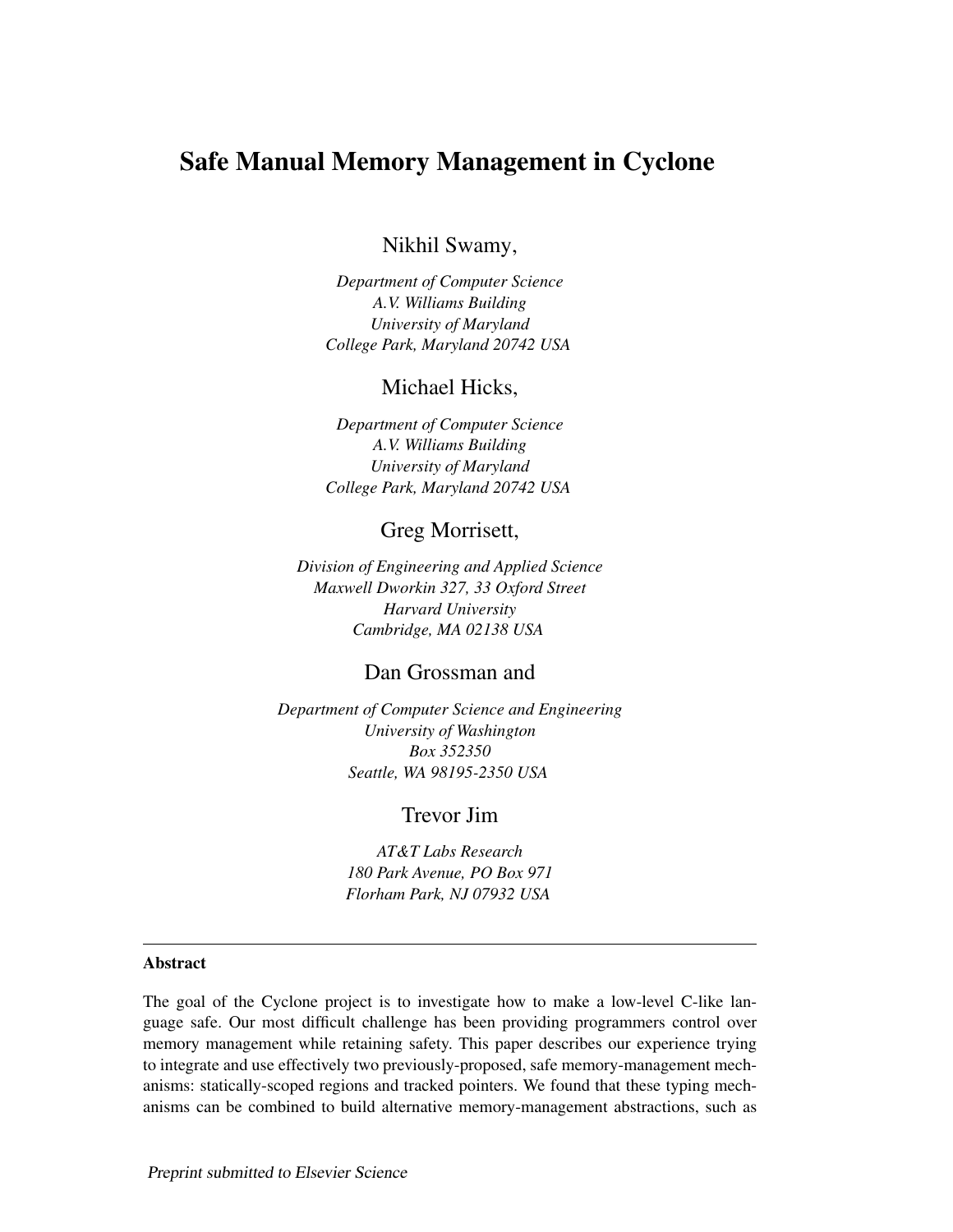reference counted objects and arenas with dynamic lifetimes, and thus provide a flexible basis. Our experience—porting C programs and device drivers, and building new applications for resource-constrained systems—confirms that experts can use these features to improve memory footprint and sometimes to improve throughput when used instead of, or in combination with, conservative garbage collection.

*Key words:* memory management, unique pointers, reference counting, memory safety, regions, reaps, Cyclone

#### 1 Introduction

Low-level languages such as C provide a degree of control over space, time, and predictability that high-level languages such as Java do not. But the lack of safety for C has led to many failures and security problems. The goal of our research is try to bring the "Mohammad of safety" to the "mountain of existing C code."

Toward that end, we have been developing Cyclone [1], a safe dialect of C. Cyclone uses a combination of programmer-supplied annotations, an advanced type system, a flow analysis, and run-time checks to ensure that programs are safe. At first, we relied entirely on heap allocation and the Boehm-Demers-Weiser (BDW) conservative garbage collector to reclaim memory. BDW [2] interoperates with legacy libraries and supports polymorphism without needing run-time type tags.

The BDW collector is convenient, but it does not always provide the performance or control needed by low-level systems applications. In previous work [3], we described an integration of BDW with safe stack allocation and LIFO arena allocation; in both cases all objects are deallocated at once when the relevant scope is exited. A region-based type-and-effect system based upon the work of Tofte and Talpin [4] ensured safety while providing enough polymorphism for reusable code to operate over data allocated anywhere. In practice, we found that supporting stack allocation was crucial for good performance, and our system was able to infer most region annotations for porting legacy C code that used stack allocation. We found that LIFO arenas are useful when callers know object lifetimes but only callees

*Email addresses:* nswamy@cs.umd.edu (Nikhil Swamy), mwh@cs.umd.edu (Michael Hicks), greg@eecs.harvard.edu (Greg Morrisett), djg@cs.washington.edu (Dan Grossman), trevor@research.att.com (Trevor Jim).

*URLs:* http://www.cs.umd.edu/ nswamy/ (Nikhil Swamy),

http://www.cs.umd.edu/ mwh/ (Michael Hicks),

http://www.eecs.harvard.edu/ greg/ (Greg Morrisett),

http://www.cs.washington.edu/homes/djg/ (Dan Grossman),

http://www.research.att.com/ trevor/ (Trevor Jim).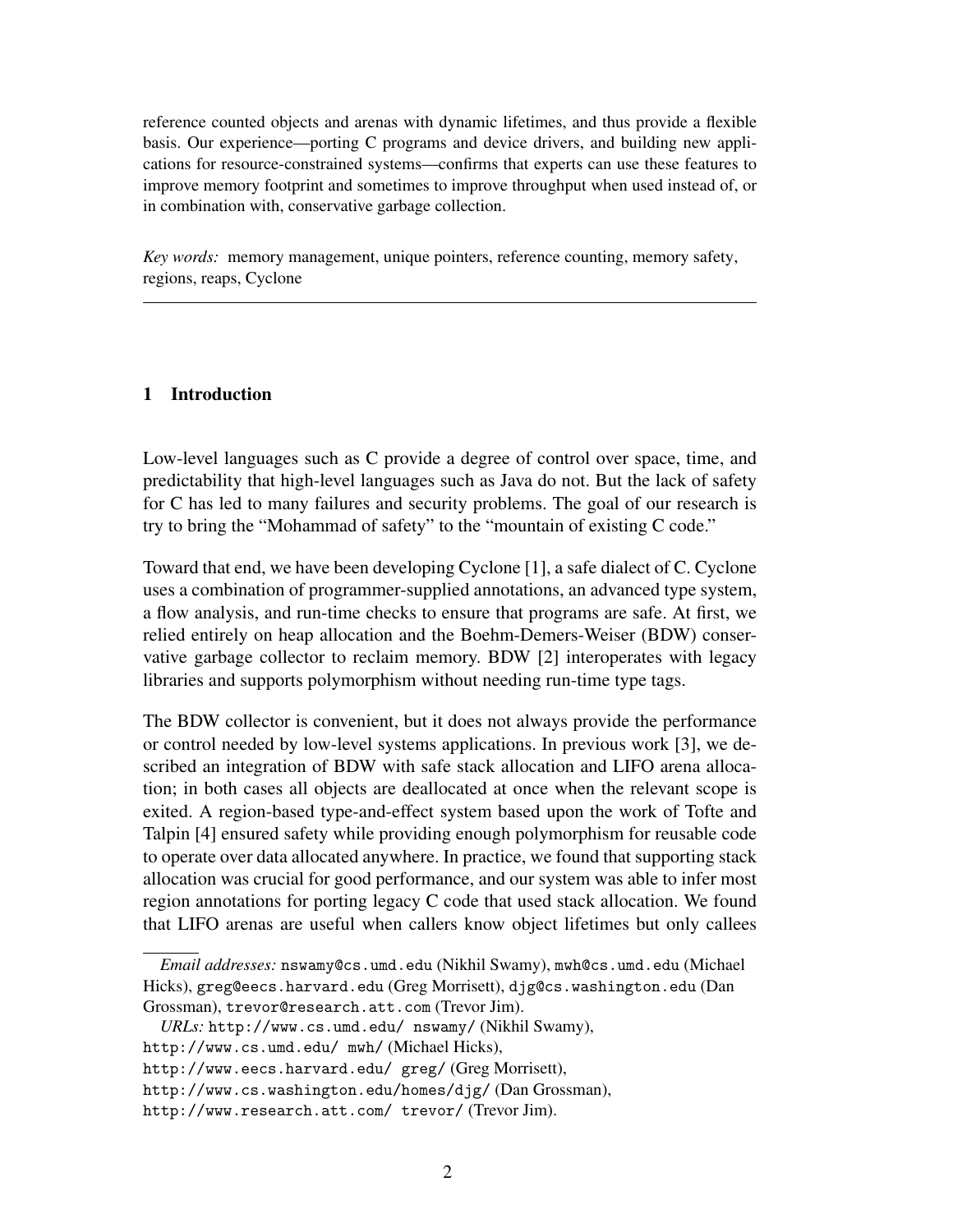can determine object sizes. Unfortunately, LIFO arenas suffer from several wellknown limitations that we encountered repeatedly. In particular, they are not suited to computations such as event loops in server programs.

Since then, we have explored the integration of *tracked pointers* into our memorymanagement framework. Our tracked pointers are closely related to typing mechanisms suggested by others, including linear types [5], ownership types [6], alias types [7], and capability types [8]. The critical idea in these proposals is to make it easy to track the state of an object locally by restricting aliasing. For example, Cyclone's tracked pointers include *unique pointers*. A value with a unique-pointer type is guaranteed to be the only (usable) reference to an object. Such objects can be explicitly deallocated at any program point, and a modular flow analysis ensures that the dangling pointer is not subsequently dereferenced.

Tracked pointers are not a novel idea, but we found many challenges to implementing them in a full-scale safe language, where they must be integrated with other features such as exceptions, garbage collection, type abstraction, the address-of operator, undefined evaluation order, etc. To our knowledge, no one has attempted to address all these features in a full-scale language implementation.

We found great synergy between tracked pointers and regions. In particular, we use the LIFO region machinery to support a form of "borrowed" pointers [9], which goes a long way in easing the burdens of tracking. We also use unique pointers as capabilities for building further memory-management abstractions. In particular, unique pointers control access to a form of dynamically-scoped arenas [10], and a slight extension supports reference-counted objects. Finally, tracked pointers naturally combine with regions to support safe *reaps* in which objects can either be deallocated individually or freed all at once; reaps can be useful for tuning the inherent space-time tradeoff between individual and bulk deallocation [11].

In this paper,  $1$  we describe our support for tracked pointers and the extensions they enable; the Cyclone manual has further detail.<sup>2</sup> We then discuss our experience using these facilities to build or port a few target applications, including a multimedia overlay network, a web server, a Scheme interpreter, an ftp server, an image-manipulation program, two numerical-analysis applications and three Linux

 $\overline{1}$  This work is based on an earlier work [12]: Experience with safe manual memorymanagement in Cyclone, in ISMM '04: Proceedings of the Fourth International Symposium on Memory Management, (c) ACM, 2004. http://doi.acm.org/10.1145/1029873.1029883 This paper improves on the framework presented in the conference version by strictly separating pointer tracking and regions; this permits unique or reference-counted pointers to any region, and enables supporting reaps [11], which we discuss in some detail. The exposition has been generally revised and improved. All experimental results reported in [12] have been revised to use the new framework, and we additionally present experience with porting three Linux device drivers and one scientific application to Cyclone.

http://www.eecs.harvard.edu/~greg/cyclone/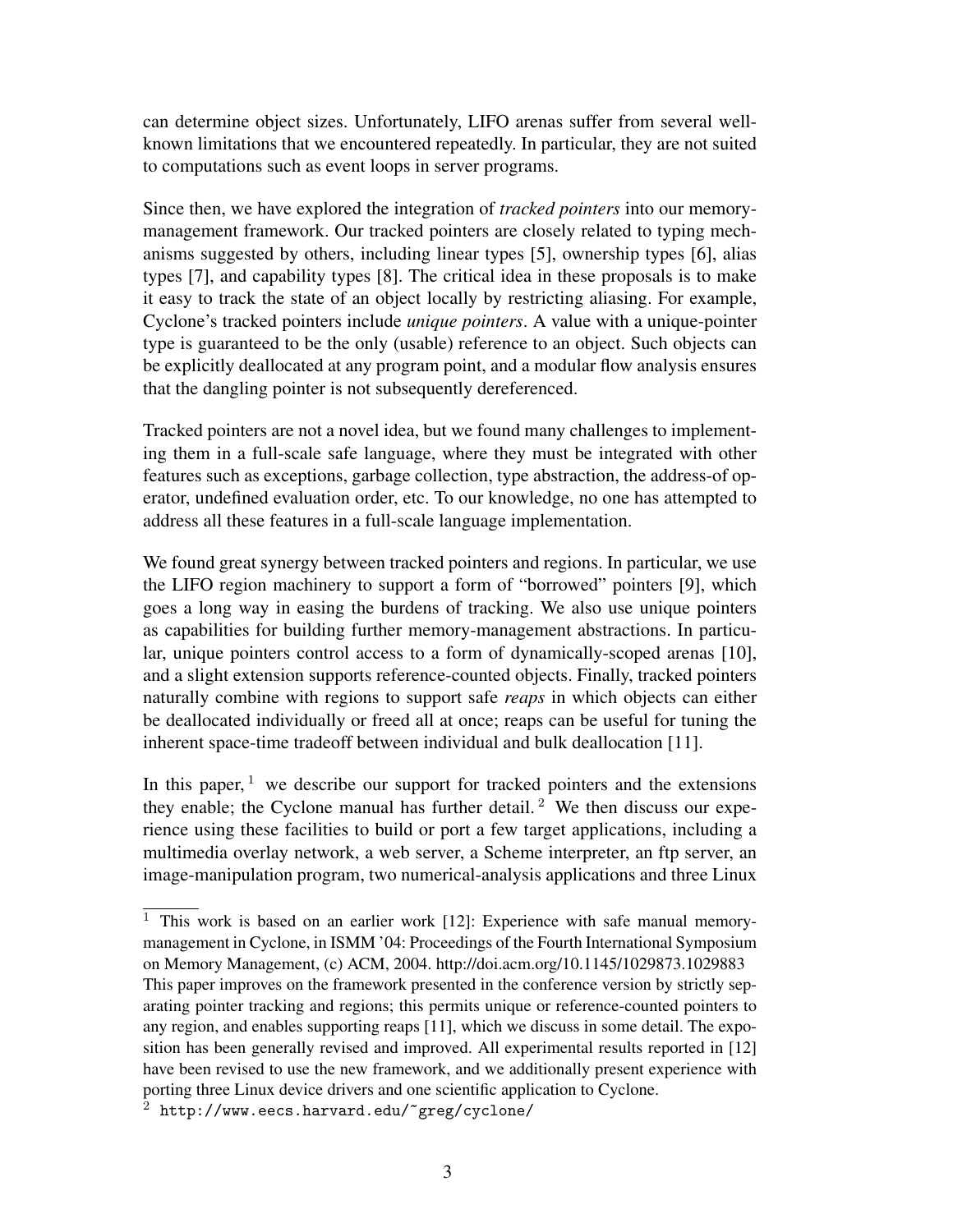device drivers. These applications were chosen for one of three reasons : they are structured as (infinite) loops with loop-carried state and are thus not well-suited for LIFO arenas; they might be used as subroutines on resource-limited platforms, such as cell-phones or other embedded systems; they are used in settings in which garbage collection is infeasible or undesirable. In most of these applications, we were able to reduce, if not eliminate, the need for garbage collection. We also saw dramatic improvements in working-set size, and, for one application, an improvement in throughput.

Thus, the contributions of this paper are two-fold:

- (1) We show that the addition of tracked pointers to a region-based language provides a flexible basis for safe manual memory management, which can complement or replace garbage collection.
- (2) We confirm that the resource requirements of some important applications can be significantly improved through manual memory management and that Cyclone's safety restrictions do not prevent this improvement.

# 2 Regions in Cyclone

A *region* is a logical container for objects that obey some memory-management discipline. For instance, a stack frame is a region that holds the values of the variables declared in a lexical block, and the frame is deallocated when control-flow exits the block. As another example, the garbage-collected heap is a region, whose objects are individually deallocated by the collector.

In Cyclone, each region is given a compile-time name, either explicitly by the programmer or implicitly by the compiler. For example, the name of the heap region is 'H, and the region name for the stack frame of a function foo is 'foo. If 'r is the name of a region, and an object  $o$  with type T is allocated in  $'r$ , then the type of a pointer to *o* is written  $T^*$  @region('r), or  $T^*$ 'r for short. To ensure that programs never dereference a pointer into a deallocated region, the compiler tracks a conservative approximation of (a) the regions into which a pointer can point, and (b) the set of regions that are still live at each program point. This is implemented using a type-and-effects system in the style of Tofte and Talpin [4].

Cyclone supports *region polymorphism*, which lets functions and data structures abstract over the regions of their arguments and fields. By default, Cyclone assumes that pointer arguments to functions point into arbitrary regions, but that all these regions are live (the assumption of liveness is enforced at each call-site). A unification-based algorithm infers instantiations for region-polymorphic functions and the regions for local variables. This drastically cuts the number of region annotations needed for programs (we include explicit annotations in our examples for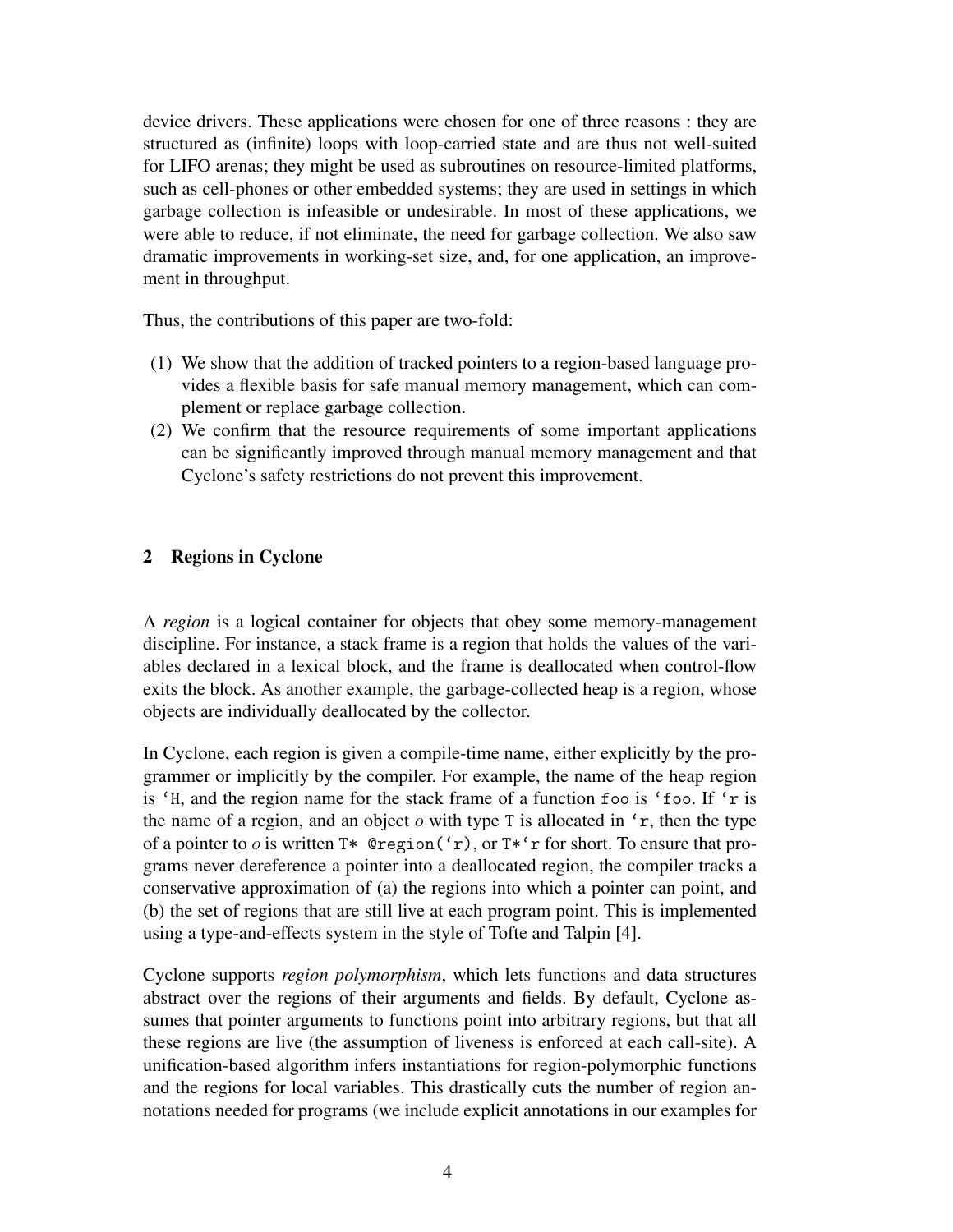```
FILE *infile = \ldotsif ( get\_tag(intile) == HUFFMAN_TAG ) {
  region<'r> h;
  struct code_node<'r> *'r huffman_tree;
  huffman_tree = read_huffman_tree(h, infile);read_and_decode(infile, huffman_tree, symbol_stream, ...);
  /* region freed here */
} else ...
```
Fig. 1. LIFO Arena example.

clarity). Cyclone also supports region subtyping based on region lifetimes, which combines with region polymorphism to make for an extremely flexible system. In practice, we have found few (bug-free) examples where stack-allocation could not be easily ported from C to Cyclone.

#### *2.1 LIFO Arenas*

This basic region system easily supports a form of *arenas* that have stack-like lastin-first-out (LIFO) lifetimes, but also support dynamic allocation. <sup>3</sup> A LIFO arena is created with a lexically-scoped definition:

{ region<'r> h; ... }

The definition has two elements. First, it defines the name of the new arena as region 'r. Second, it defines a *region handle* h with which to allocate memory in the new arena, by calling rmalloc(h,...). The handle h has type region\_t<'r>, $^4$ and rmalloc, given a handle of this type, will return a pointer to memory stored in 'r; i.e., having type T\* 'r for some type T. We implement arenas as a list of pages acquired from the heap. Each call to rmalloc attempts to allocate memory within the current page (using pointer-bumping), or else allocates a new page. When the declaring lexical scope concludes all allocated pages are freed.

We have found that arenas work well for situations where data's lifetime is scoped, but the caller does not know how much space to pre-allocate on its stack frame. Consider the example in Figure 1 (adapted from the *Epic* benchmark in Section 4). If the image in infile is compressed using Huffman encoding, then the huffman

<sup>3</sup> A prior paper [3] referred to LIFO arenas as *dynamic regions* due to their dynamic sizes; in this paper we use the term *region* more generally, using *arena* to signify a region supporting dynamic allocation, and *LIFO* to signify scoped lifetime.

<sup>&</sup>lt;sup>4</sup> The syntax region\_t<'r> h *declares* a variable h whose type is region\_t<'r><', while region<'r> h *defines* a region 'r and a variable h as a handle for that region, which has type region\_t<'r>. The former declaration would be illegal if region 'r were not already defined in the surrounding scope, e.g., by an arena definition.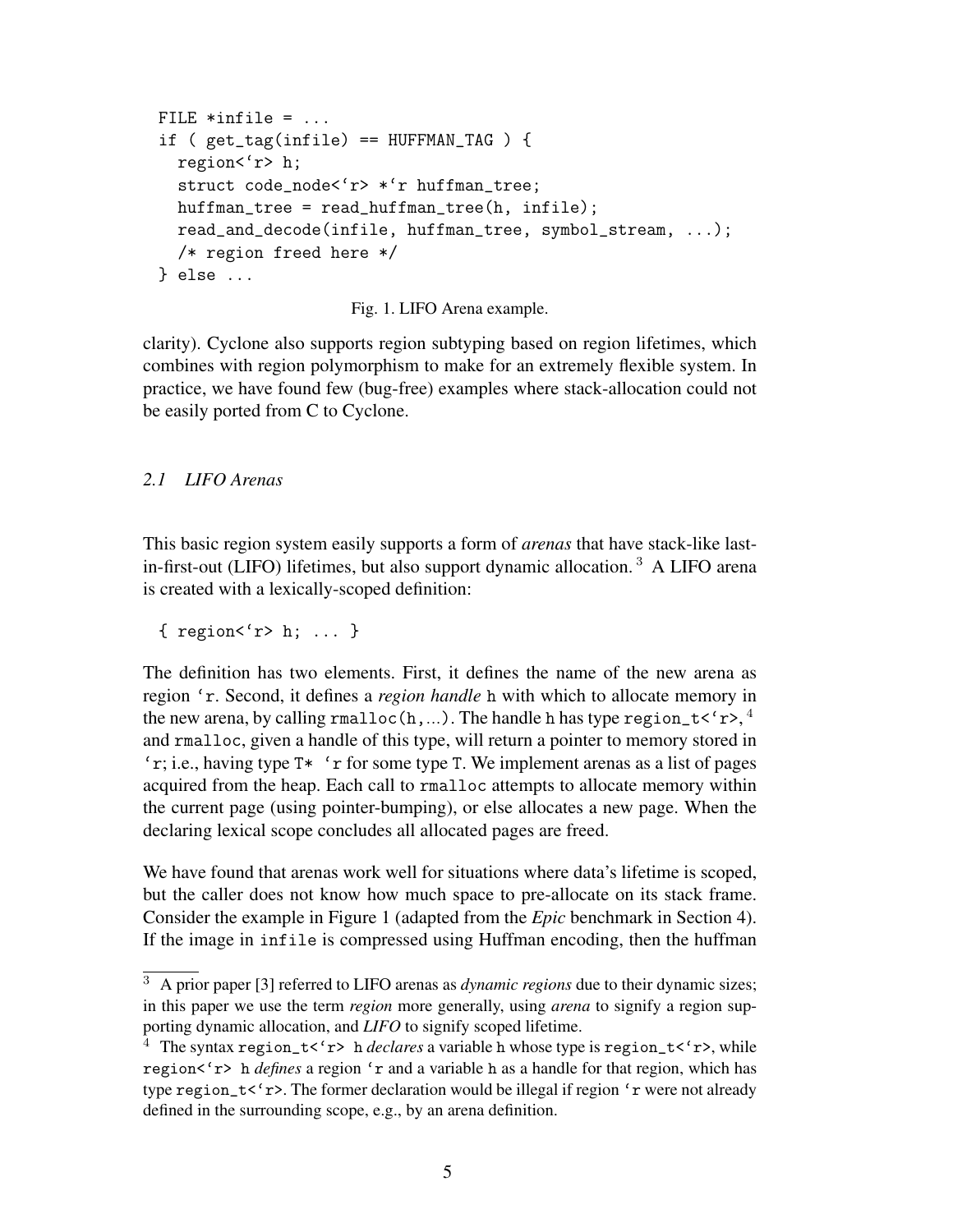tree is deserialized from the file by read\_huffman\_tree into a code\_node tree allocated in region 'r. This tree is used to decompress the remaining file contents into the symbol\_stream array. The tree is not needed beyond the if block in which its region is defined, and is freed with that region when control exits the block. Obviously, statically allocating space for the tree would be problematic since the tree's size depends on the contents of infile.

Unfortunately, the LIFO restriction on arena lifetimes can limit their applicability. We often wanted to deallocate an arena before the end of its scope. This was particularly problematic for loops: if one pushes the arena declaration inside the loop then a fresh arena is created and destroyed for each iteration. Thus, no data in the arena can persist across iterations unless they are copied to an arena declared outside the loop. But then all data placed in an outer arena would persist until the loop terminates. For loops that do not terminate, such as a server request loop or event loop, the LIFO restriction can lead to unbounded storage requirements.

#### 3 Tracked Pointers

Often the limitations of stack allocation and LIFO arenas can be conveniently overcome by using the heap region, whose contents are periodically garbage collected. However, garbage collection (GC) may not always meet an application's performance needs. For example, embedded systems, OS kernels, and network servers sometimes require bounds on space consumption, pause times, or throughput that may be hard to achieve with GC. Therefore, we extended Cyclone with a suite of mechanisms that would permit manual object deallocation without imposing a LIFO restriction. Our goal is not necessarily to eliminate GC, but rather to provide programmers with better control over tuning the space and time requirements of their programs.

In general, ensuring that manual deallocation is safe requires precise information regarding which pointers may alias other pointers. Though there are impressive analyses that compute such aliasing information [13], they usually require the whole program to achieve any level of accuracy. An alternative solution is to restrict or avoid aliasing altogether, so that reasoning about type-states can be done locally. One extreme is to require that objects which are deallocated be referred to by only a single alias-free pointer, i.e. the pointer is *unique*. In what follows, we describe how we incorporated unique pointers into Cyclone. Using basic support for tracking unique pointers, we have implemented safe per-object deallocation, reference counting, reaps [11], and arenas with non-scoped lifetimes. Tables 1 and 2 at the end of this Section (page 19) summarize Cyclone's memory-management constructs.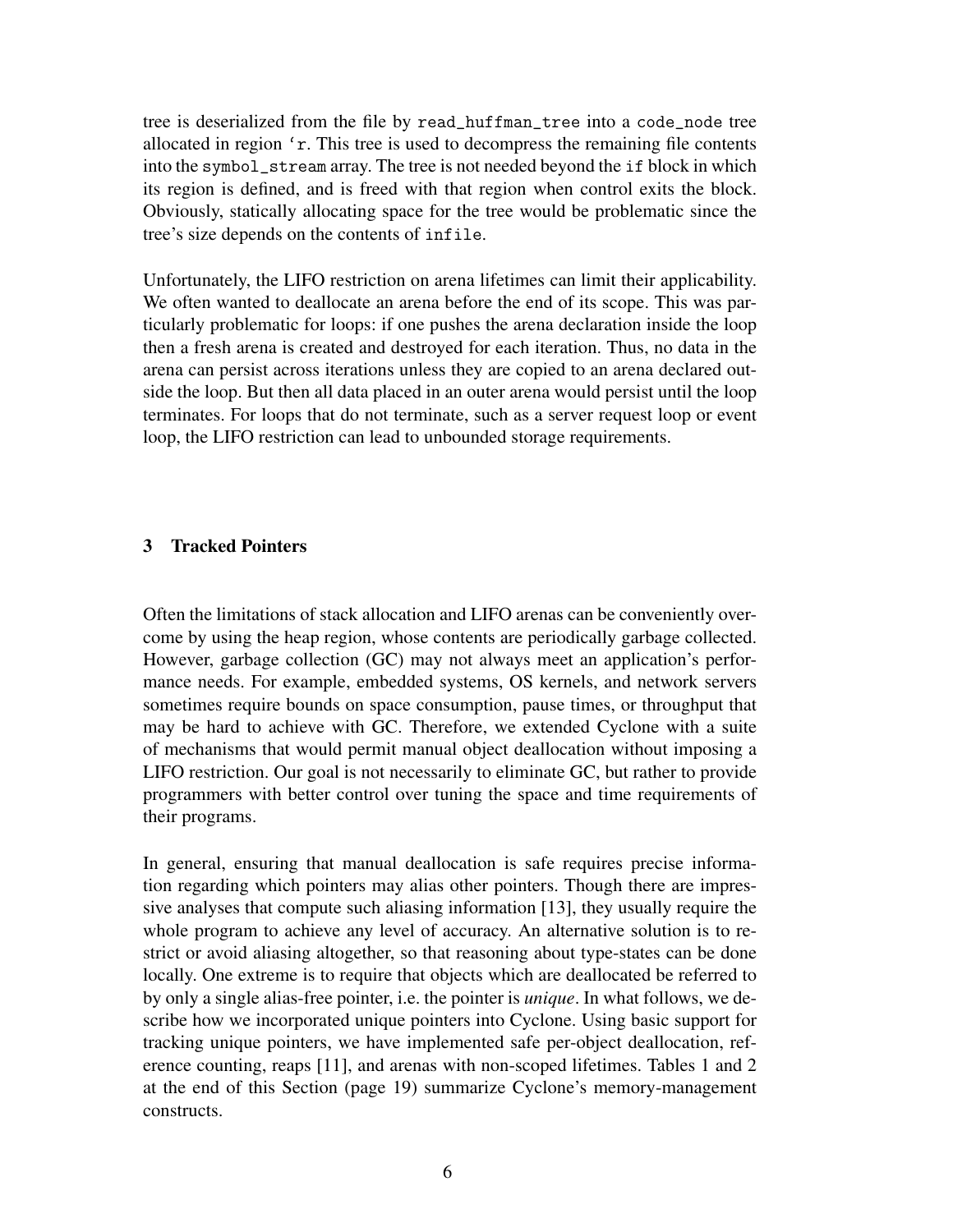#### *3.1 Basics*

A pointer into any region can be designated a unique pointer. For now, we consider unique pointers into the heap; Section 3.4 considers unique pointers into other regions. A pointer's type is qualified by its *aliasability*: the \A aliasability designates aliasable (non-unique) pointers, whereas \U designates unique pointers. We write T\* @aqual( $\Upsilon$ ) (or T\* $\Upsilon$  for short) to classify a unique pointer to an object of type T. For brevity, in this paper we assume that pointers without an explicit region annotation point to the heap ('H); those without an explicit aliasability are freely aliasable  $(\A)$ . A unique pointer into the heap is created by calling malloc and can be deallocated via free.

We use an intraprocedural, flow-sensitive, path-insensitive analysis to track when a unique pointer becomes *consumed*, in which case the analysis rejects a subsequent use of the pointer. We chose an intraprocedural analysis to ensure modular checking and a path-insensitive analysis to ensure scalability. To keep the analysis simple, a copy of a unique pointer in an assignment is treated as consuming the pointer. This ensures that there is at most one usable alias of a unique pointer at any program point. Here is an example:

| int *\U q = p; // consumes p |                                                  |
|------------------------------|--------------------------------------------------|
| $*q = 5$ ;                   | // $OK: q$ is not consumed here                  |
| free(q);                     | // consumes $q$                                  |
| $*p = *q$ ;                  | // illegal: p and q have both been consumed here |

The first assignment aliases and consumes p, while the call to free consumes q. Therefore, the attempts to dereference p and q in the last statement are illegal. Dereferencing a (non-consumed) unique pointer does not consume it since it does not copy the pointer, as the first dereference of q shows. By default, we assume that functions do not consume their arguments. A function type augmented with an attribute consume(i) indicates that the i*th* parameter is consumed; the type of free has such an attribute; see for example Figure 3. Our analysis rejects a function that consumes parameters unless the appropriate consume attributes appear in the function's type.

We allow unique pointers to be placed in containers that might have multiple aliases (e.g., a global variable or an aliasable object). This must be handled with care. Consider the example in Figure 2. The function bar allocates a unique pointer p, and then an aliasable pointer pp that points to  $p.^5$  Within the function bad, pointers x and y are aliases, so that p's storage is freed in the first statement via x, and then incorrectly accessed in the second statement via y. Cyclone rejects this program, as described below.

 $\overline{5}$  The type int\*\U\*\A is parsed (int\*\U)\*\A; i.e., an aliasable pointer to a unique pointer.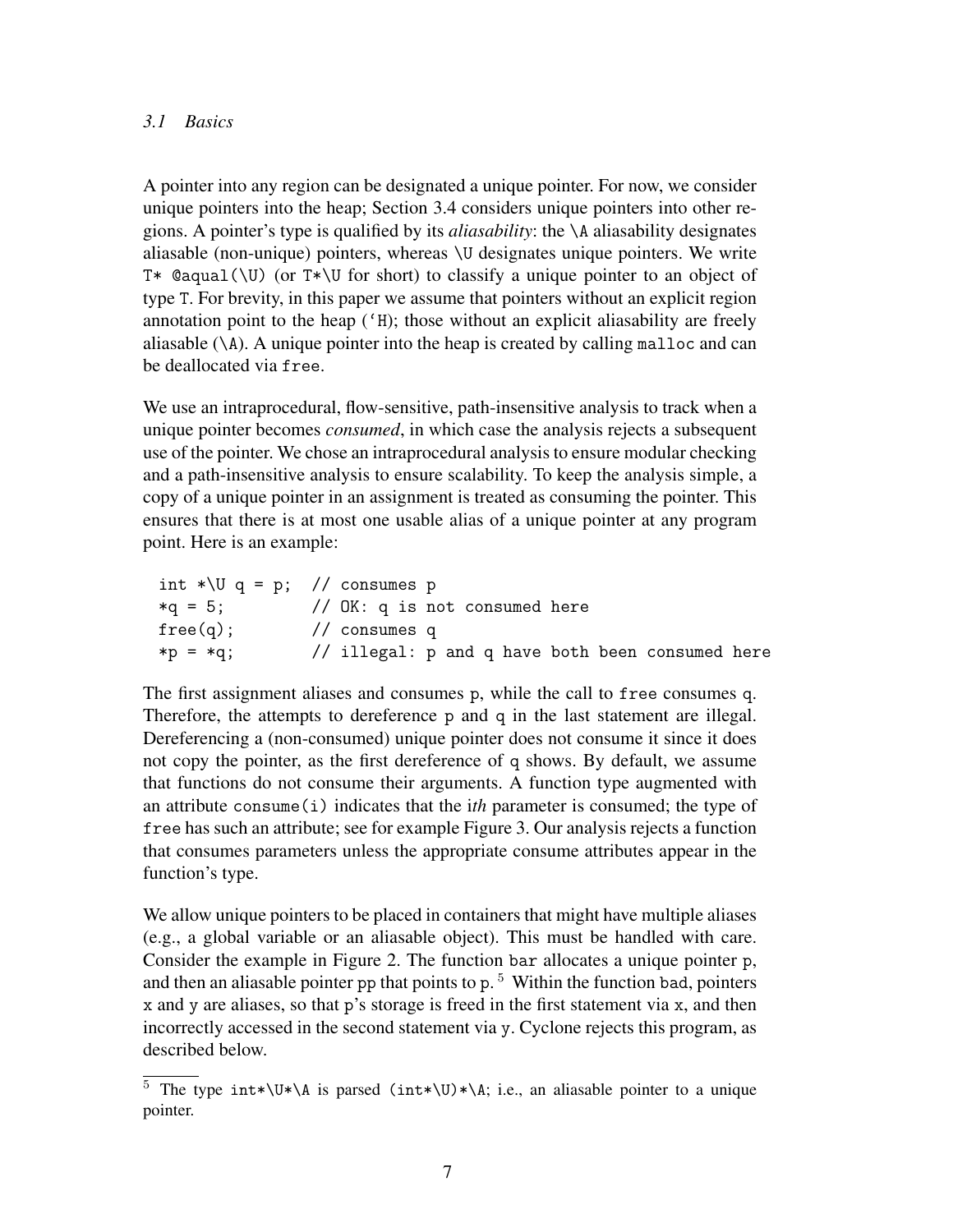```
int bad(int *\U*\A x, int *\U*\A y) {
  free(\ast x);
  **y = 1; // dangling pointer dereference!
}
int bar() {
  int *\U p = malloc(sizeof(int));
  int *\Upsilon*\A pp = malloc(sizeof(int *));
  *p = 1;*pp = p;
 bad(pp,pp);
}
```
Fig. 2. Pitfall of accessing unique pointers in shared objects.

In many systems, reading a unique pointer is treated as a *destructive* operation that overwrites the original copy with NULL, so as to preserve the uniqueness invariant. This fixes the above example because reading \*x would store NULL, so the access through y would result in a (safe) null pointer exception. Cyclone has pointer types that do not admit NULL as a value, so destructive reads are not permissible in general. Therefore, we provide an explicit *swap* operation (":=:") that allows one to swap one unique object for another (including NULL where permitted). We require the use of swaps whenever a field that holds a unique pointer value is to be read from within a shared structure, irrespective of whether or not the field admits the NULL value. Though notationally less convenient than a destructive read, we found that programming with swaps made us think harder about where NULL-checks were needed, and helped eliminate potential run-time exceptions. Using swap, we can correct the body of bad to be

```
int *\Upsilon xp = NULL;
(**x) :=: xp;free(xp);
**y = 1; // NULL pointer exception
```
Reads to unique pointers must always be via a *unique path* u, having the form

$$
u ::= \mathbf{x} \mid u.\mathbf{m} \mid u \rightarrow \mathbf{m} \mid *u
$$

where x is a local variable  $6$  and u is a unique pointer. With this restriction, it is easy to verify that at any program point, there is at most one usable copy of any unique value. Furthermore, by making swap atomic, this property holds even if multiple threads were to execute init concurrently.

 $\overline{6}$  We also require that the address of x has not been taken.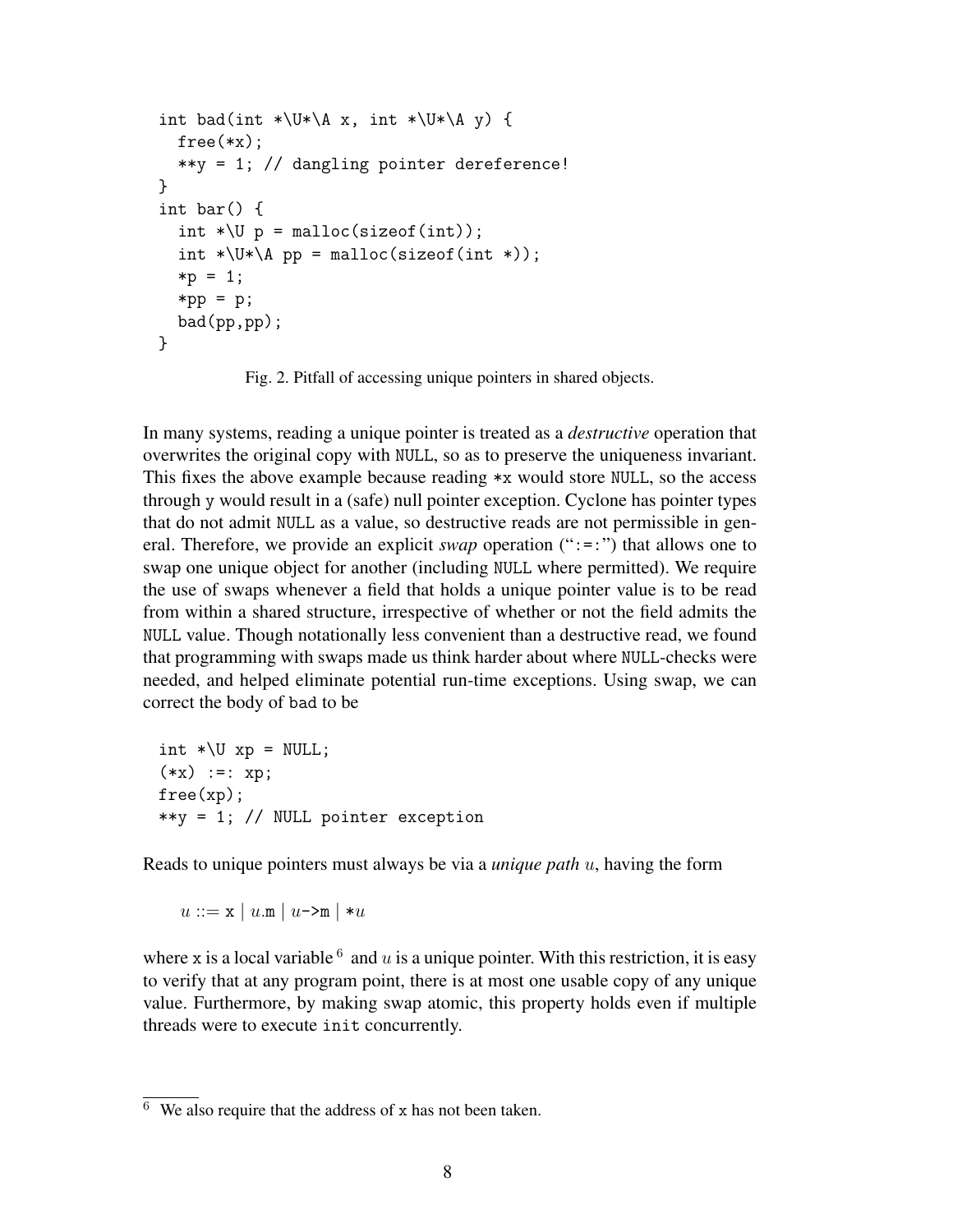#### *3.2 Borrowing Unique Pointers*

Unique pointers make it easy to support explicit deallocation, but often force awkward coding idioms to maintain uniqueness. For example, we forbid pointer arithmetic on unique pointers, since doing so could let the user call free with a pointer into the middle, rather than the front, of an object, confusing the allocator.<sup>7</sup> As another example, we often want to pass a unique pointer to a library function without consuming it, even though the function may create benign, temporary aliases.

Most systems based on uniqueness or ownership have some way of creating "borrowed" pointers to code around these problems. A borrowed pointer is a secondclass copy of a unique pointer that cannot be deallocated and cannot escape. This ensures that if we deallocate the original pointer, we can invalidate all the borrowed copies, or else we can prevent deallocating the original while borrowed copies exist. In Cyclone, a pointer is borrowed using an explicit alias declaration, similar to Walker and Watkins' let-region [14], and the LIFO region machinery prevents the borrowed pointer from escaping.

```
fft_state *\U fft_alloc(int n, int inv);
void fft(fft state *^r st,...);
void fft_free(fft_state *\U st) consume(1);
void do_fft(int numffts, int inv) {
  fft\_state * \U x = fft\_alloc(nfft, inv);for (i=0; i \leq n \text{umffts};++i) {
    let alias<'s> fft_state *'s a = x;
    fft(a,...);}
 fft_free(x);
}
```
Fig. 3. Pointer borrowing example.

Consider the example in Figure 3 (adapted from the *KissFFT* benchmark). The do\_fft function allocates a unique pointer x to hold the state of the transform, performs the specified number of FFT's, and then frees the state. The declaration

let alias<'s> fft\_state  $*$ 's a = x; ...

introduces a fresh region name, 's, and an alias a for x that appears to be a pointer into region 's. Note that the aliasability \U does not appear on the type of a. This indicates that within the scope of the alias declaration (which is the entire loop body), we may freely copy a and pass it to functions that expect aliasable param-

 $\frac{7}{7}$  An allocator supporting such deallocations would let us remove this restriction, though the fact that C allows pointers just beyond allocated objects may complicate matters.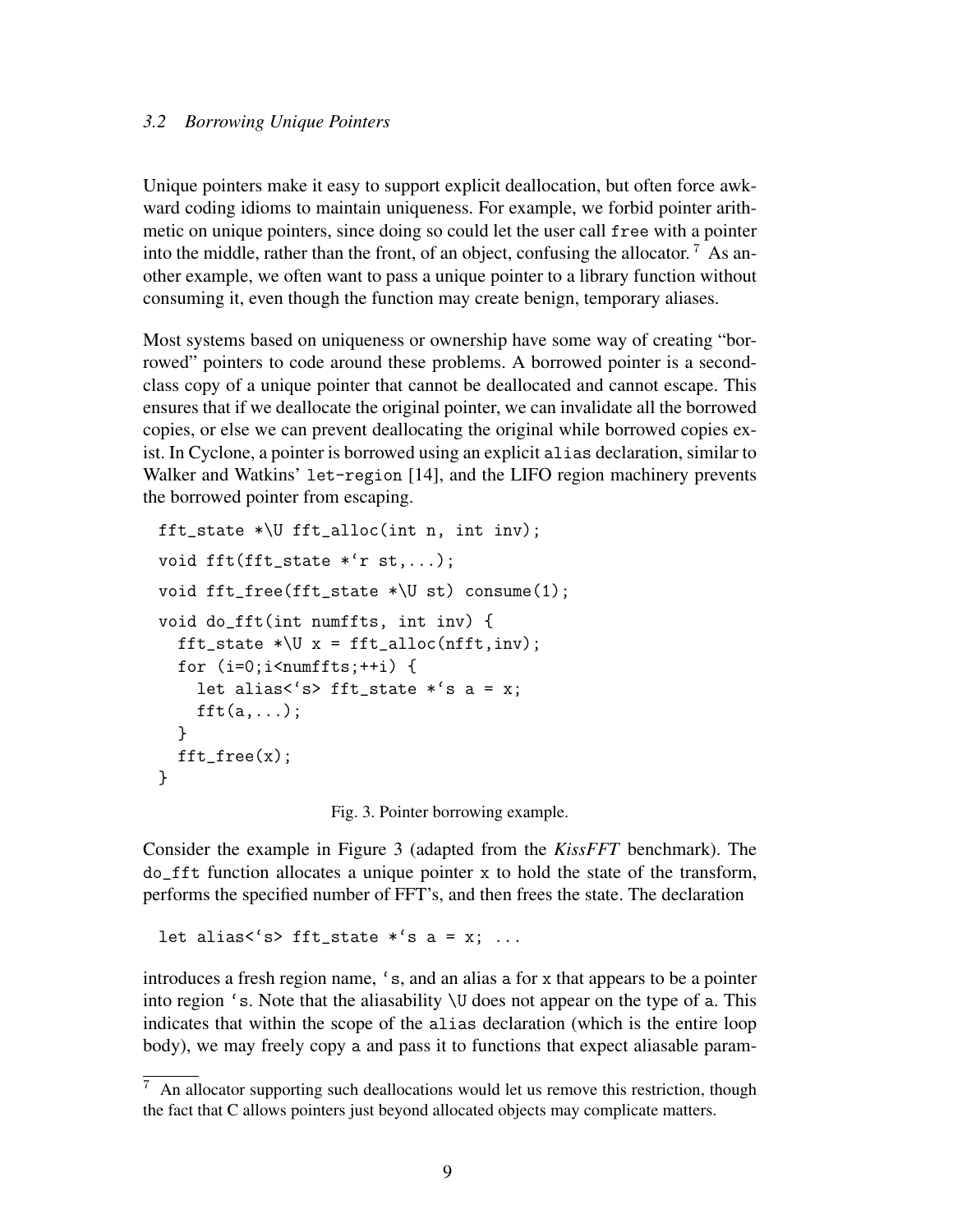eters. However, because 's is a fresh name, a cannot *escape*; i.e., it cannot be assigned to any variables defined outside the scope of the alias, such as a global variable, since those variables cannot be typed as having the region 's. While a is live, the original unique pointer x is temporarily consumed. This prevents the object to which it refers from being deallocated. At the end of the block, a and its copies will be unusable, since the region 's will not be in scope. Thus, no usable aliases can survive the exit from the block, and we can safely restore the type-state of x to be an unconsumed, unique pointer, permitting it to be freed with fft\_free. In short, regions provide a convenient way to temporarily name unique pointers and track aliasing for a limited scope.

We provide a limited but extremely convenient form of alias-inference around function calls to simplify programming and cut down on annotations. In particular, whenever a function expecting an aliasable pointer (such as fft) is called with a unique pointer as an argument, the compiler will attempt to wrap an alias declaration around the call, thereby allowing the argument to be freely duplicated within the callee. As a result, we can rewrite do\_fft as:

```
void do_fft(int numffts, int inv) {
  fft_state *\U x = fft_alloc(nfft,inv);
  for (i=0; i \leq numffts; ++i) {
    fft(x,...);}
 fft_free(x);
}
```
and the compiler will insert the appropriate alias declaration for x.

# *3.3 Reference Counting*

Even with borrowing, unique pointers can be used only to build tree-like data structures with no internal sharing or cycles. While GC or LIFO arenas may be reasonable options for such data structures, another alternative often employed in systems applications is reference counting. For example, reference counting is used in COM and the Linux kernel, and is a well-known idiom for C++ and Objective C programs.

We found we could elegantly support safe reference counting by building on the discipline of unique pointers. This has two advantages: first, we introduce almost no new language features, rather only some simple run-time support. Second, the hard work that went into ensuring that unique pointers coexisted with conventional regions is automatically enjoyed for reference-counted objects.

An additional aliasability, \RC for *reference-counted*, is used to qualify pointers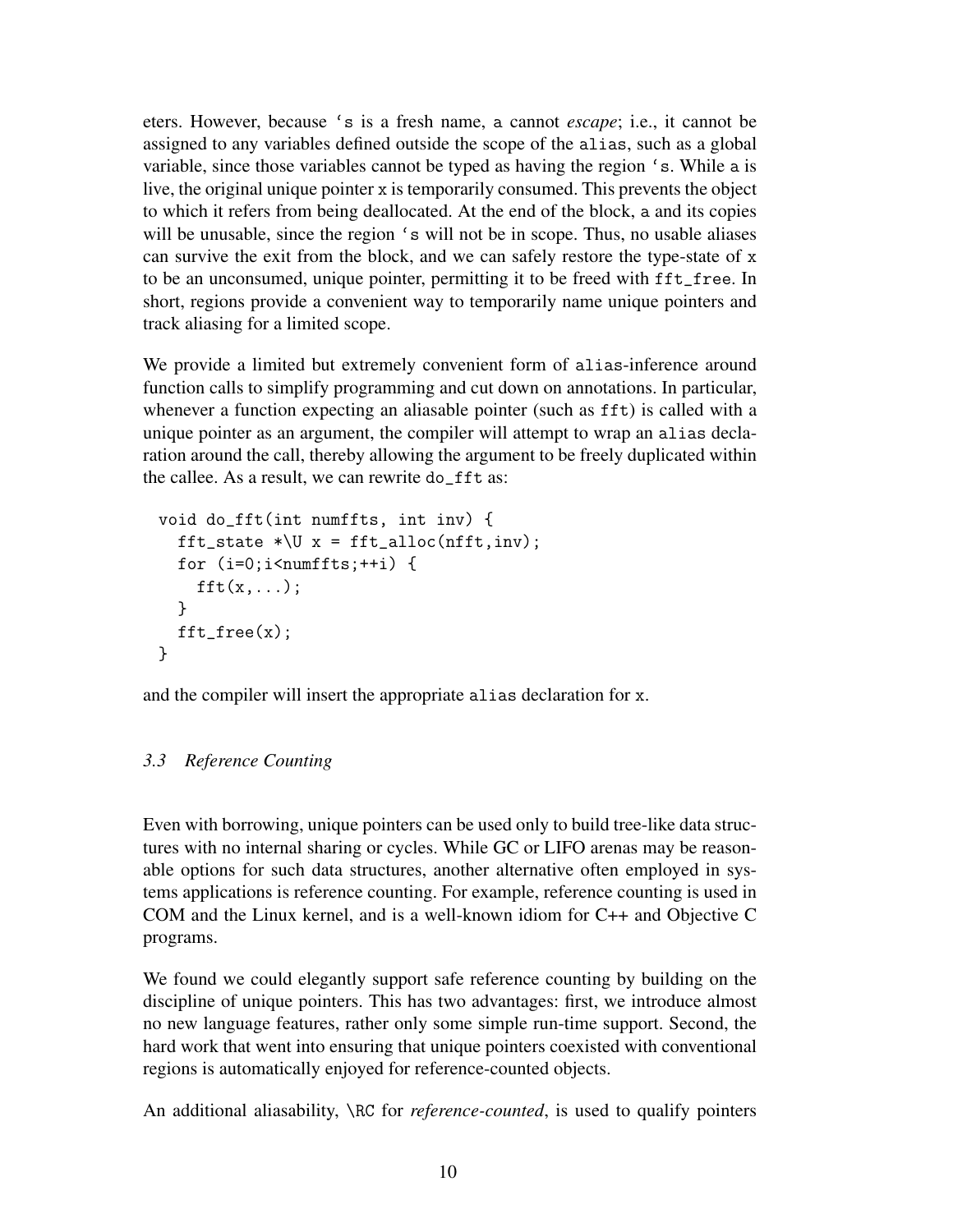to reference-counted objects; when allocated, these objects are prepended with a hidden reference-count field. As with unique pointers, the flow analysis prevents the user from making implicit aliases. Instead, a pointer of type  $T * \R$ C must be copied *explicitly* by using the (built-in) alias\_refptr function, which increments the reference count and returns a new alias, without consuming the original pointer. This function has the type

'a \*\RC'r alias\_refptr('a \*\RC'r);

The syntax 'a denotes a Cyclone *type variable* which different callers can instantiate with different (word-sized) types [15], [16]. All type variables and region names that appear in function declarations are universally quantified implicitly, so this function can take as its argument a reference-counted pointer to a value having *any* word-sized type, stored in *any* region. Following the call, the passed-in pointer and the returned one both serve, in effect, as explicit capabilities for the same object. A reference-counted pointer is destroyed by the drop\_refptr function. This consumes the given pointer and decrements the object's reference count at run-time; if the count becomes zero, the memory is freed.

```
void drop_refptr('a *\RC) consume(1);
void cmd_pasv(struct conn *\RC'H c) {
  struct ftran *\RC f;
  int sock = socket(...);f = \text{alloc\_new\_ftran}(\text{sock,alias\_refptr}(c));c->transfer = alias_refptr(f);
  listen(f->sock, 1);
  f->state = 1;
  drop_refptr(f);
}
```
Fig. 4. Reference counting example.

Consider the example in Figure 4, adapted from the *Betaftpd* benchmark. In Betaftpd, conn structures and ftran structures mutually refer to one another, so we chose to manage them with reference counting. Therefore, we must explicitly alias c when allocating f to point to it. Likewise, we alias f explicitly to store a pointer to it in c. Once the sock connection is established, we no longer need the local copy of f so we drop it explicitly, leaving the only legal pointer to it via the one stored in c.

Thus, treating reference-counted pointers as if they were unique forces programmers to manipulate reference counts explicitly. While this is less convenient than automatic reference counting, it requires almost no additional compiler support. Furthermore, the constraints on unique pointers ensure that an object is never prematurely deallocated, and the flow analysis warns when a pointer is potentially "lost." Finally, we can use the alias construct to borrow a reference-counted pointer to achieve a form of explicit, deferred reference counting [17]. Thus, the programmer has complete control over where reference counts are manipulated.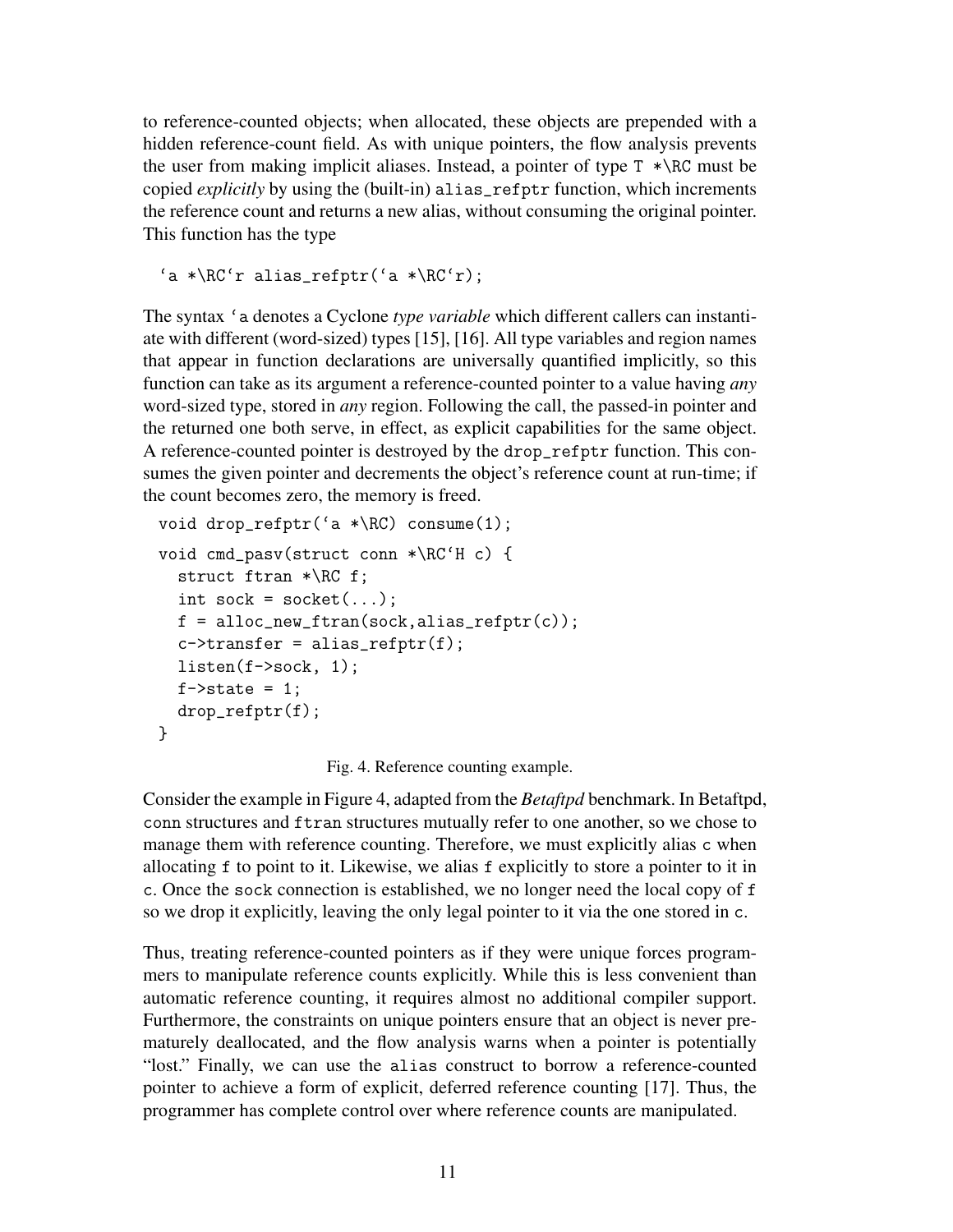#### *3.4 Reaps*

So far we have discussed only unique and reference-counted pointers to heapallocated objects, but Cyclone supports tracked pointers into other regions, including LIFO arenas. This lets us deallocate some objects in an arena individually, and deallocate the rest of the objects en-masse, with the entire arena. Berger et al. [11] have shown that this strategy can improve space/time performance over traditional arenas, and introduced *reaps* to support it. Cyclone supports a safe form of reaps.

A Cyclone pointer type written out in full has the form

```
T* @aqual('q) @region('r),
```
where T is the pointed-to type, 'q is the pointer's aliasability (e.g.,  $\setminus U$ ,  $\setminus RC$ ,  $\setminus A$ ), and 'r is its region (e.g., 'H, or a LIFO arena name). Objects that are referred to by a pointer with \U aliasability can be manually deallocated at any time within the lifetime of the region 'r, and all remaining objects in region 'r are deallocated at its end. Reference counted objects (those objects referred to by pointers with \RC aliasability) may also be deallocated prior to the destruction of the entire region as a result of decrementing the reference count. Thus, the lifetime of the region is an upper bound on the lifetime of the object.

Cyclone's general allocation routine is

rqmalloc(r,q,sz),

where r is a region handle, q is an *aliasability handle*, and sz is the amount of space to allocate (the type of rqmalloc is explained in detail in Section 3.6). An aliasability handle has type aqual  $\pm \langle q \rangle$ , where 'q is the aliasability of the pointer to be returned. Cyclone provides three aliasibility handle constants:

```
unique_qual : aqual_t<\U>
refcnt_qual : aqual_t<\RC>
 alias_qual : aqual_t<\A>
```
Thus rqmalloc(h,refcnt\_qual,sizeof(int)) allocates a reference-counted integer into the region with handle h. The other allocation routines are defined in terms of rqmalloc: malloc(e) is shorthand for

```
rqmalloc(heap_region,alias_qual,e)
```
and rmalloc(h,e) is shorthand for rqmalloc(h,alias\_qual,e).

The functions rfree(r,e) and rdrop\_refptr(r,e) deallocate objects. If r has type region\_t<'r>, then for rfree we require e to have type  $T^*U'r$ , and for rdrop\_refptr we require e to have type T \*\RC'r. The free and drop\_refptr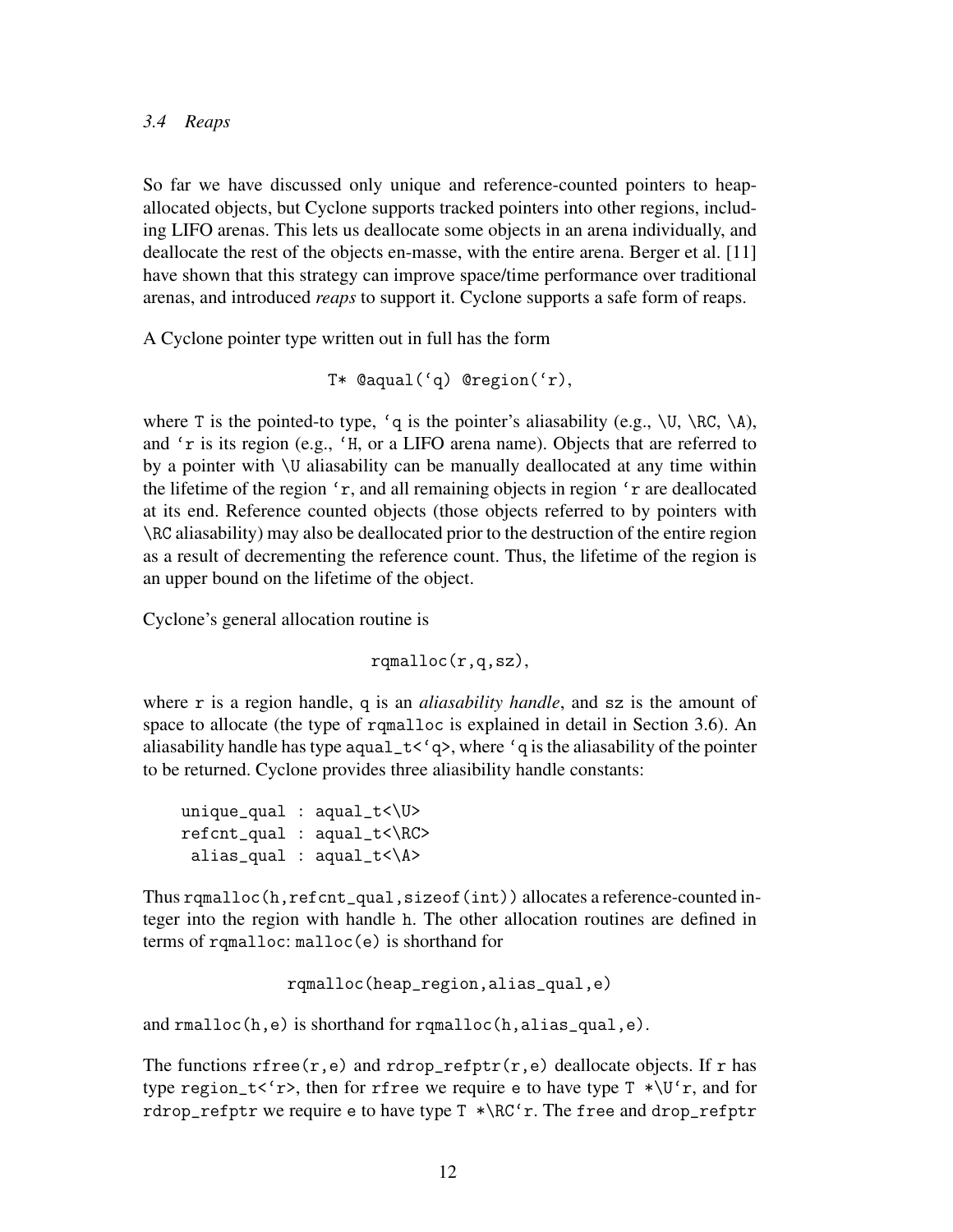functions are just shorthands.

We present a simplified example here, taken from the *MediaNet* benchmark, that illustrates one use of reaps.

```
void connectSend(region_t<'r> r, cmpt_t<'r> c,
                  conn_t < 'H> cn : single('r))struct InportFn *f =
    rqmalloc(r,unique_qual,sizeof(struct InportFn));
  f->fun = writeData;
  f->env = cn;
  f :=: c \rightarrow \text{outputs}[0];rfree(r,f);
}
```
(The single( $(r)$ ) annotation can be ignored for now; it will be revisited in Section 3.8.) Here, c is a component used to perform a stream transformation, and r is the region in which c and its auxiliary data is allocated. The component's outports array is a list of closures that are invoked with the result of the transformation; each closure implemented as a struct InportFn. The connectSend function is invoked for a component whose output closure has been made invalid by a failed network connection. Therefore, it is replaced by a new closure f, whose function writeData will operate on the new, valid connection cn. The old closure is swapped out and freed using rfree. Reaps are a useful paradigm for this example: in the general case, all component data will be freed at once, but repeated network connections will not cause the arena to grow too large.

We modified Cyclone's arena implementation to use (a modified version of) the bget<sup>8</sup> allocator to implement rfree. When an arena is created, the system allocator allocates a chunk of memory from which bget allocates and frees individual objects. Bget consumes two header words per object to record the size of the allocated object, and a pointer to the previous free block. Allocations are implemented by pointer bumping until a deallocation occurs. When objects are deallocated, adjacent freed chunks are aggregated and chained into a free list which is used to serve further allocation requests. Bget acquires more memory from the system if no chunk in the free list is sufficiently large, and frees all the chunks when the arena is deallocated. Note that this allocation strategy is required only for reaps; standard arenas still use a simple pointer-bumping allocation scheme. To distinguish between the two, reaps are allocated using the construct reap $\langle r \rangle$  h as opposed to region  $\langle r \rangle$  h. This distinction is also important for ensuring that rfree is sound in the presence of subtyping; we cover this issue in depth in Section 3.8.

<sup>8</sup> http://www.fourmilab.ch/bget/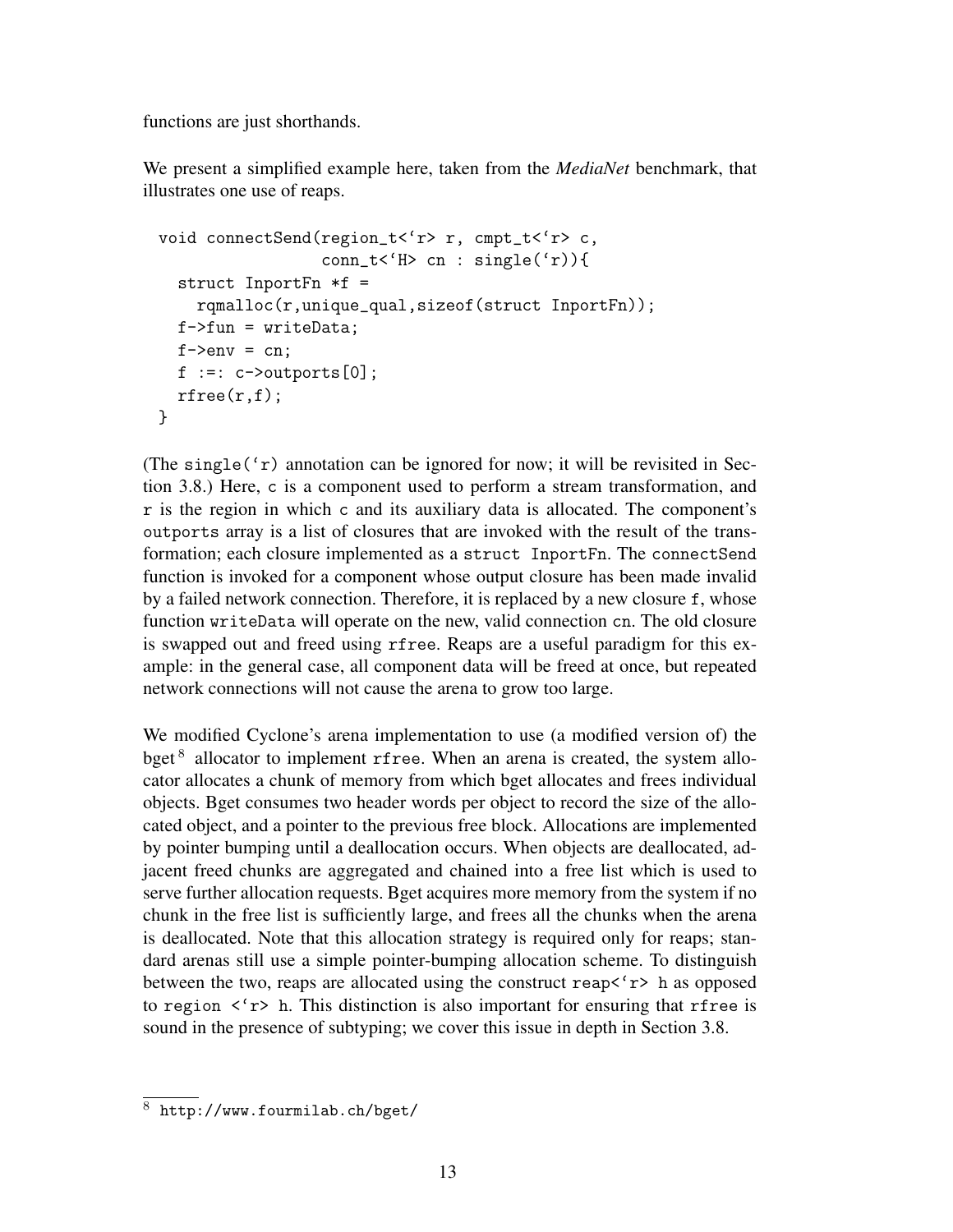#### *3.5 Potential Memory Leaks*

In general, our analysis does not prevent a programmer from forgetting to free a unique or reference-counted pointer (though it will never allow access through a pointer that has been freed). This is for flexibility and usability. For example, at join points in the control-flow graph, our analysis conservatively considers a value consumed if there is an incoming path on which it is consumed. In particular, if p is not consumed and we write:

if (rand()) free(p);

then the analysis treats p as consumed after the statement. In this situation, p will leak in the case that true-branch is not taken. As other examples, when we store a unique pointer into a shared object, we may overwrite another live unique pointer. Or when freeing an object referred to by a unique pointer, we may have forgotten to free pointers it contains. Finally, we permit casting a unique pointer to an aliasable one (which obviously cannot be freed).

We considered signalling errors in these cases, as in Vault [18], but found that using exception handlers (to which there are many control-flow paths) and storing unique pointers within shared containers generated too many false alarms. Fortunately, the region into which a unique pointer points serves as a safety-net: if it is the heap, then the leaked object will be GCed, or if it is an arena, then the object will be collected when the arena is freed.

### *3.6 Polymorphism*

In general, the interaction of unique pointers with subtyping and region polymorphism requires some care, as the following function illustrates:

'a copy('a x) { return x; }

The copy function simply returns its pointer argument as its result. Consider a call to copy with a unique pointer:

```
int *\U y, *\U z = malloc(sizeof(int));
y = copy(z);
free(z);
*y = 1; // ERROR!
```
When calling copy, z is not consumed, but a copy of it is returned and stored into y. Thus the caller can free z and then erroneously use y. To prevent this situation, we need to distinguish between polymorphic values that can be copied (i.e., in the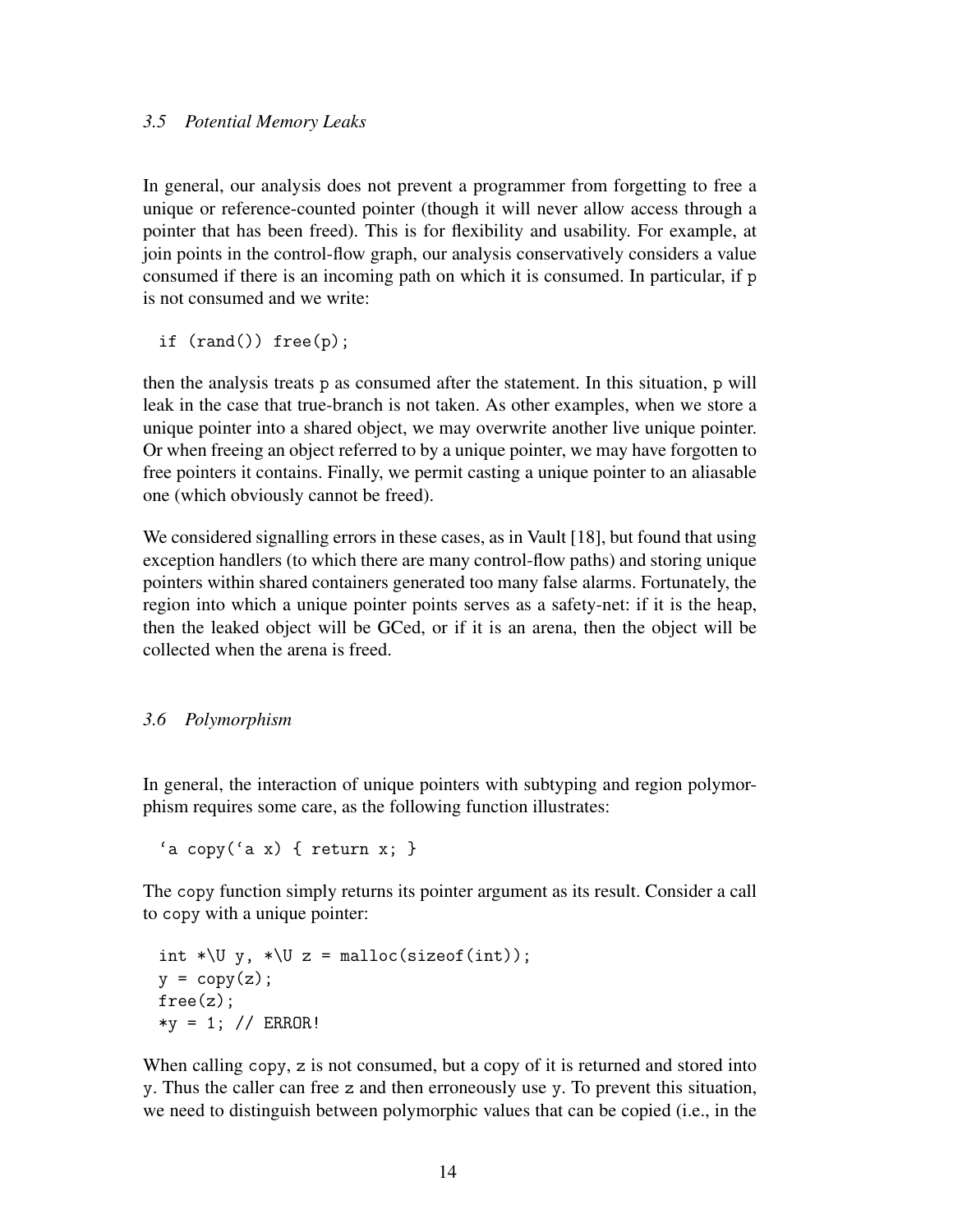body of the copy function) and those that cannot.

To this end, we distinguish between the aliasability of polymorphic values by employing a form of bounded polymorphism [19] over the aliasabilities of a type. An upper bound on the aliasability of all types that may instantiate a type variable is specified following the type variable. For instance, 'a\A represents all *aliasable* boxed types (boxed types are pointer types and int; unboxed types include all types that are not word-sized, such as a struct type) such as  $int*$  or  $int*$   $\U*$   $\A$  while 'a\U represents all *unique* boxed types such as int\*\U, or int\*\A\*\U. Notice that the bound refers only to the *outer-most* aliasability on a type variable, since only that aliasability should affect how a value is copied.

In our above example, the copy function would be typed as:

 $'a \A \text{copy} ('a \A x);$ 

This indicates that 'a can only be instantiated with aliasable pointers, and so would forbid the call  $\text{copy}(a)$  above, as a is unique. (Type variables 'a have an aliasable bound \A by default and need not be annotated explicitly as we have done here.) As another example, consider the type of rqmalloc, introduced earlier:

```
'a*@aqual('q) @region('r) rqmalloc(region_t<'r> r,
                                    aqual_t < 'q q,
                                    sizeof_t< 'a> s);
```
Thus, rqmalloc allocates an object in the region 'r, returning a pointer of aliasability 'q.

# *3.7 Dynamic Arenas*

Just as regions make unique pointers more flexible (thanks to the alias construct), we found we can use unique pointers to provide a more flexible form of arenas that avoids the LIFO lifetime restriction. The basic idea is to use a unique pointer as a capability or "key" for the arena. The operation new\_ukey() creates a fresh arena 'r and returns a unique key for the arena. This key is represented as a unique pointer and has type uregion\_key\_t< $\langle r \rangle$ . Accessing the arena requires possession of the key, as does deallocating the arena, which is performed by calling free\_ukey(). Since the key is consumed when the arena is destroyed, and there are no aliases to the key, the arena can no longer be accessed.

Rather than requiring the key be presented on each allocation or pointer-dereference into the arena, we provide a lexically-scoped open construct that temporarily consumes the key and allows the arena to be freely accessed within the scope of the open. The key is then given back upon exit from the scope.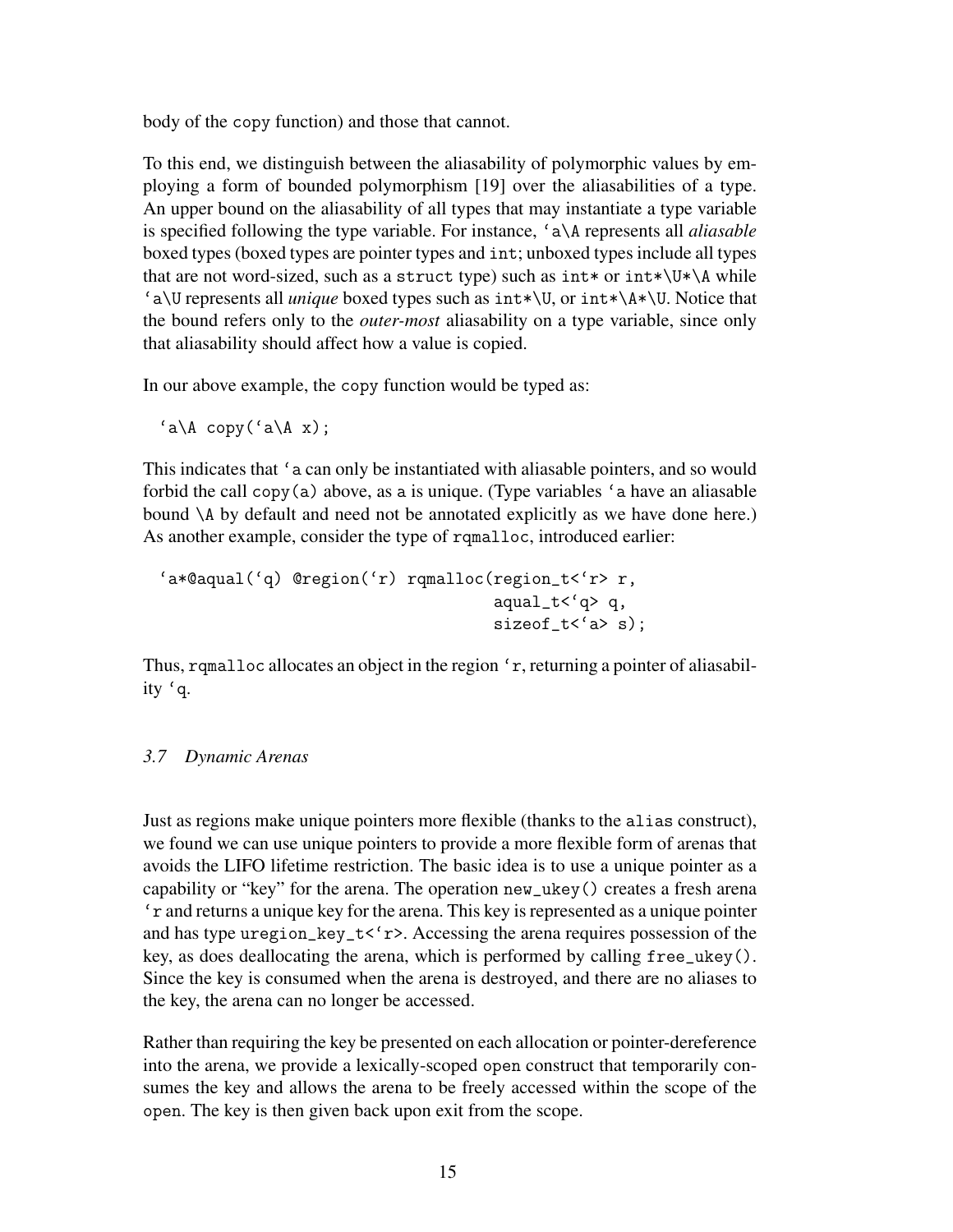```
trie_t<'r> trie_lookup(region_t<'r> r, trie_t<'r> t,
                       char *'H buff) {
  switch (t->children) ... // dereferences t
}
int ins_typedef(uregion_key_t<'r> k,
                trie_t<'r> t, char *'H s ; {}) {
  { region < 'r>h = open(k); // may access 'r, not k
    trie_t < 'r t\_node = trie\_lookup(h, t, s);...
  } // k unconsumed, 'r inaccessible
 return 0;
}
```
Fig. 5. Dynamic Arena example.

Consider the example in Figure 5, adapted from the Cyclone compiler's lexer. The function ins\_typedef takes a unique key to some arena 'r, along with a pointer t to a trie\_t stored in 'r. The annotation "; {}" on the function's prototype is an empty "effect." The fact that it is empty effectively denotes that 'r need not be live when the function is called (see our earlier paper [3] or the Cyclone manual for more detail on effects). Within the body of ins\_typedef, t may not be dereferenced until it can be shown that the region of t is live. (By default, when no effect is indicated, all regions mentioned in a prototype are assumed to be live; the heap region 'H is always live.) Introducing 'r into the set of live regions is accomplished by the following mechanism for opening an arena. Within the function, the arena is opened via region  $h = \text{open}(k)$ , which adds 'r to the set of accessible regions. Thus, t can be dereferenced, and the call to trie\_lookup is safe. The handle h permits the user to perform additional allocation into the arena if desired. To prevent the arena from being freed while it is in use, the key k is temporarily consumed until the scope concludes, at which time it can be safely destroyed.

Clearly, open and alias are related. Both provide a way to "pin" something temporarily and give it a name for a particular scope. In the case of alias, a single object is being pinned, whereas in the case of open, an arena is being pinned. Pinning prevents the object(s) from being deallocated throughout the scope, and the region name is used to prevent pointers to the object(s) from escaping the scope. Thus, while lexically-scoped, LIFO arenas can be limiting, lexically-scoped region names have proven invaluable for making unique pointers and dynamic arenas work well in practice.

As a simple generalization, we support reference-counted arenas, which use referencecounted pointers as keys instead of unique pointers. It is the *key* that is referencecounted, so accessing objects in the arena just requires using the open construct with the reference-counted key, as above. When the last reference to a key is dropped, the key and the associated region are deallocated.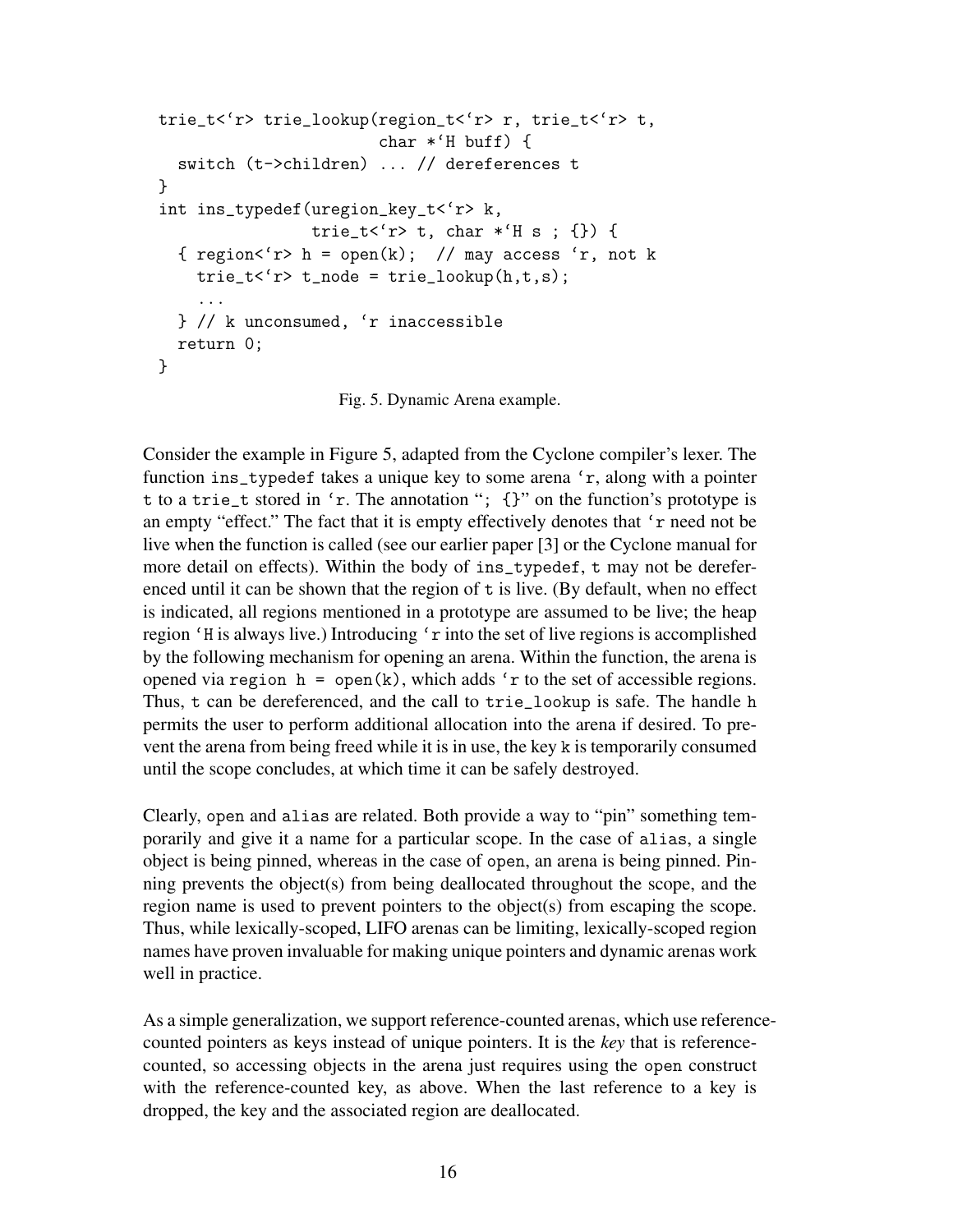# *3.8 Subtyping*

To provide greater flexibility and to promote reuse of code, we support two forms of subtyping over the qualifiers of a pointer: first, subtyping over the alias qualifiers of a pointer; and second, subtyping over the region qualifiers of a pointer.

To support alias qualifier subtyping, we include a fourth aliasability qualifier called top which is super-type of the other three qualifiers. None of the other qualifiers are subtypes of each other. The type of a pointer to an object of type  $S$  of topaliasability is denoted  $S^*\$ T. Such pointers must obey the aliasing restrictions of unique aliasbility pointers, but their referents may not be deallocated.

Subtyping for region qualifiers is defined in terms of the lifetimes of the regions. We say that a region 'r *outlives* a region 's if the lifetime of 'r is strictly greater than the lifetime of 's. In such a case, it is permissible to use a pointer of type T \*'r where a T \*'s is expected. The outlives relation induces a partial order on region names. The heap is not oulived by any other region, and, by default, outlives all other regions. LIFO arenas outlive each other according to the LIFO ordering. Dynamic arenas can only outlive other regions when they are open; they may be outlived by only the heap.

A consequence of the outlives relation is that a pointer declared to be of type  $T * r$ may be aliased both by pointers declared to be of type  $T *^c a$ , where 'a outlives 'r, as well as by pointers declared to be of type T \*'b, where 'b is outlived by 'r. This relationship is illustrated by the program in Figure 6, where, at some point during the execution of the function, a, b, and c may all be aliases of each other.

```
int region_subtype(uregion_key_t<'dyn> k, int *'H c) {
   region < 'dyn dyn = open(k);
   int *'dyn a;
   { region<'r> r;
     int *'r b;
     if(*c) a = c; //'H outlives 'dyn
     else a = \text{rmalloc}(dyn, 0);b = a; //'dyn outlives 'r
   }
}
```
Fig. 6. An illustration of region subtyping.

The outlives relation poses a problem when it is applied to reaps. The implementation of rfree (introduced in Section 3.4) requires both a region handle and the pointer to the object to be deallocated to be passed as arguments. We further require that the object to be deallocated reside in the region referred to by the handle. The outlives relation allows this constraint to be violated, as in the example below.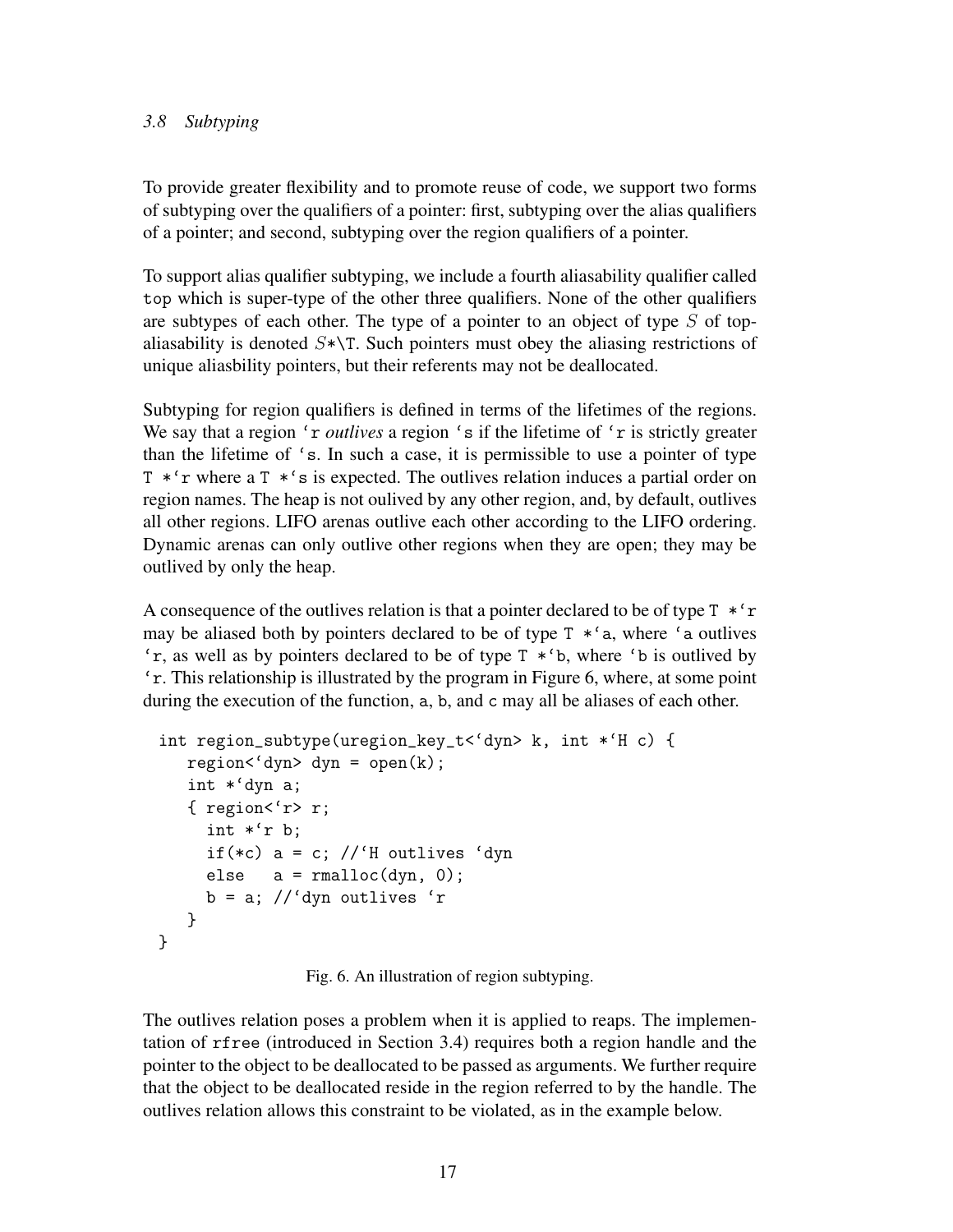```
region<'r> r;
int \sqrt{U} 'H p = \text{rmalloc}(\text{heap\_region}, \text{unique\_qual}, 0);rfree(r, p); // BAD!
```
Since the heap outlives all other regions, the region subtyping rules permit p to be used in place of a int  $\star \Upsilon$  r pointer. Clearly, the object to be deallocated in the call to rfree does not reside in the region 'r.

There are a number of solutions to this problem. One option is a dynamic check to ensure that pointer passed to rfree actually points to a location within the specified region. To avoid the run time overhead, we opted to refine the type system so as to *statically* guarantee that the pointer passed to rfree points within the appropriate region. This is achieved by limiting the use of the region subtyping for reaps.

The type of rfree is:

```
void rfree(region_t<'r>, 'a *\U 'r : single('r)) consume(2);
```
This type states that rfree expects a region handle and a pointer of unique aliasability as arguments. The construct single('r) specifies that the region 'r may *not be outlived* by any other region. Finally, the attribute consume(2) is a post-condition on the function which states that the pointer passed in the second argument is no longer live, i.e., the referent has been deallocated.

The heap region is clearly satisfies this constraint:  $single('H)$  is always true since the heap is not outlived by any other region. For the other cases, recall that we know which regions may have individually-deallocatable objects: they were declared with the form reap $\langle r \rangle r$ .<sup>9</sup> This declaration introduces an assertion of the form  $single('r)$  into the type-checking environment, which prevents the use of the outlived-by relation for any pointer to 'r. It also allows the single constraint in the type of rfree to be proved. This is why the prototype for the *MediaNet* example from Section 3.4 required the single  $('r)$  constraint in its prototype: this is necessary to be able to correctly call rfree.

### *3.9 Summary*

The addition of unique pointers to our region framework gives us a number of memory-management options, which are summarized in Tables 1 and 2. Clearly, programmers have a variety of options, particularly in choosing how to deallocate objects. However, we emphasize that the easy default of using the garbage collector

<sup>&</sup>lt;sup>9</sup> We impose a similar requirement on the creation of dynamic arenas that support the deletion of individual objects—the key for such an arena must be created using the function new\_reap\_ukey.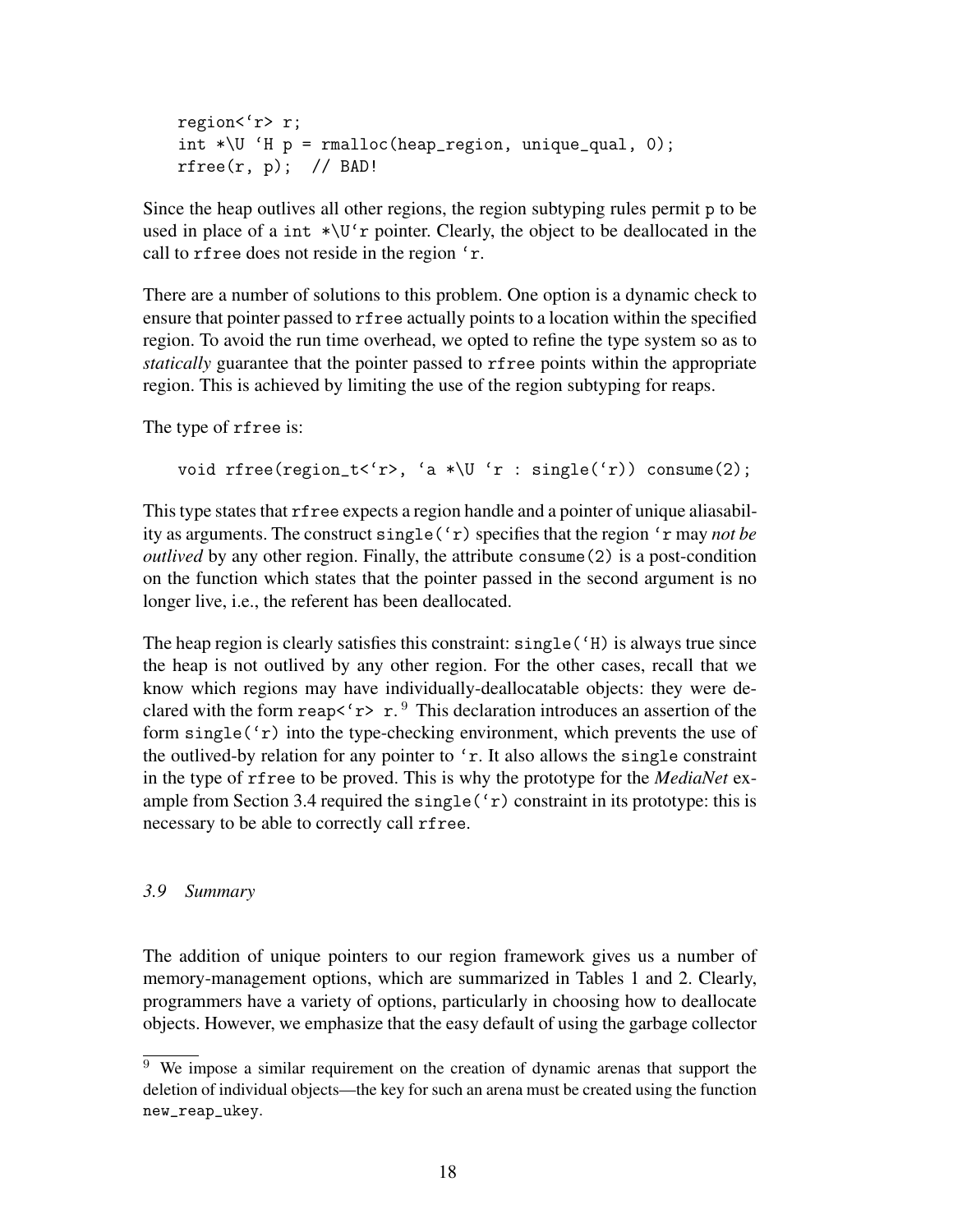| <b>Region Variety</b> | Allocation | Deallocation | GC            |     |
|-----------------------|------------|--------------|---------------|-----|
|                       |            | Per Object   | Whole Region  |     |
| <b>Stack</b>          | static     | no           | on exit of    |     |
| LIFO Arena            |            | for unique   | lexical scope | no  |
| Dynamic Arena         | dynamic    | and refent   | manual        |     |
| Heap                  |            | pointers     | never         | yes |

Table 1

Summary of Memory-Management Options in Cyclone.

is always available. As the alias restrictions indicate, a particular choice essentially trades ease of use for better control over object lifetime. Each choice encodes a sound static discipline. Only reference counting and swaps have run-time cost.

# 4 Applications

Table 3 describes the benchmark programs with which we experimented. For programs we ported from C (Boa, Betaftpd, Epic, KissFFT, Cfrac, 8139too, i810 audio, and pwc) it shows the non-comment lines of code of the original program, and then the changes due to porting to Cyclone without the use of any manual memory management mechanisms, and then the additional changes needed to use manual mechanisms. For the first five programs, in the absence of manual memory management we used heap allocation, managed by GC. The next three C programs are Linux device drivers—for these, we could not link a garbage collector into the kernel, so the non-manual versions heap-allocate but never free anything; we provide this figure only to illustrate the additional (programming) effort of using manual techniques.

The other programs (MediaNet, CycWeb, and CycScheme) were written directly in Cyclone. The final column indicates which manual mechanisms we used. For all programs other than MediaNet, we could easily eliminate the need for GC. This section presents our experience using Cyclone to port or write these programs, considering first the standalone C programs, then the device drivers, and finally the Cyclone-only programs. Performance experiments for these programs are presented in the next section.

# *4.1 Standalone C programs*

The process of porting from C to Cyclone is made easiest by placing all dynamicallyallocated data in the heap region and letting the GC take care of recycling the data.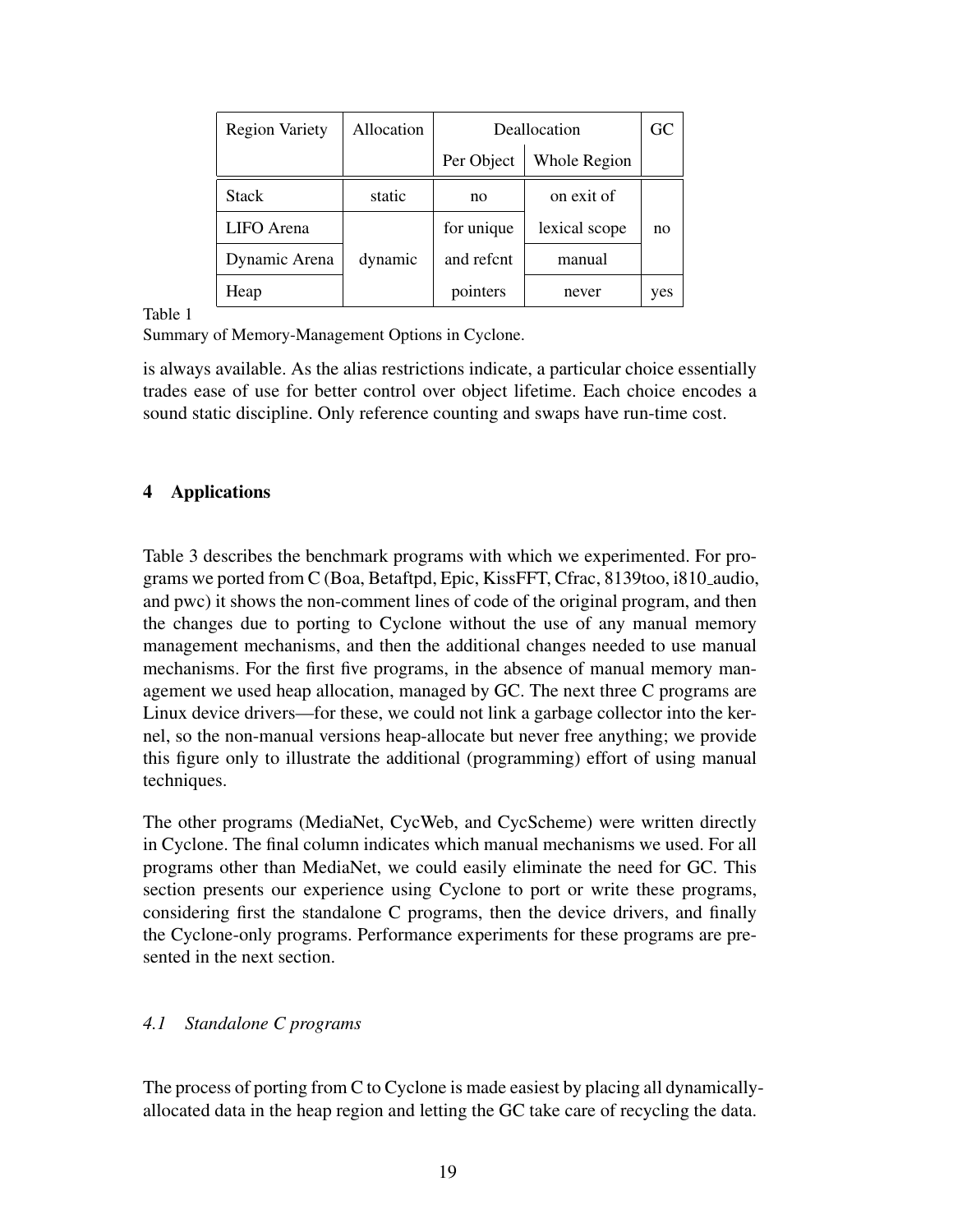| Function/Syntax                            | Description                                                                  |
|--------------------------------------------|------------------------------------------------------------------------------|
| rqmalloc                                   | Generic allocation $(\S 3.4, \S 3.6)$                                        |
| rmalloc, malloc                            | (\A) Aliasable pointer allocation $(\S 2.1, \S 3.4)$                         |
| free, rfree                                | (\U) Unique pointer deallocation $(\S 3.1, \S 3.4)$                          |
| alias_refptr, drop_refptr,<br>rdrop_refptr | $(\Re)$ Increment/decrement reference counts $(\S3.3)$                       |
| new_ukey,new_rckey                         | Allocate dynamic arenas $(\S3.7)$                                            |
| new_reap_ukey,<br>new_reap_rckey           | Allocate dynamic reaps $(\S 3.4, \S 3.8)$                                    |
| free_ukey,free_rckey                       | Free dynamic arenas or reaps $(\S3.7)$                                       |
| $e1 := e2$                                 | Swap contents of $e1$ and $e2$ ( $\S3.1$ )                                   |
| let alias<'r> $T$ x = e; s                 | Temporarily alias tracked pointer e as x in s $(\S3.2)$                      |
| region<'r> h; s                            | Make LIFO arena with handle h, live in $s(\S2.1)$                            |
| reap<'r>>'s h; s                           | Make LIFO reap with handle h, live in $\mathbf{s}$ (§3.4,§3.8)               |
| region<'r> $h = \text{open}(d)$ ; s        | Make dynamic arena with key d accessible via han-<br>dle h within $s$ (§3.7) |

Table 2

Summary of Memory Management Functions and Syntax.

Most of the changes involve differences between C and Cyclone that are not related to memory management, such as introducing *fat* pointer annotations. (Fat pointers carry run-time array-bounds information with them to support dynamic bounds checks when pointer arithmetic cannot be statically verified.) To take advantage of the new manual facilities, we roughly performed two actions. First, we distinguished data with scoped lifetime from other data. Second, for those data structures with a non-scoped lifetime, we identified their aliasing behavior to determine which mechanism to use.

Objects with Scoped Lifetime When data structures have scoped lifetimes, we can either allocate them in a LIFO arena, or we can allocate them in the heap as unique pointers, and use the alias construct to allow temporary aliasing until they can be freed. For example, in both Epic and KissFFT, we merely had to change a declaration from something like

 $T* q_pyr = \text{malloc}(\ldots);$ 

to instead be

 $T*\U q_pyr = \text{malloc}(\dots);$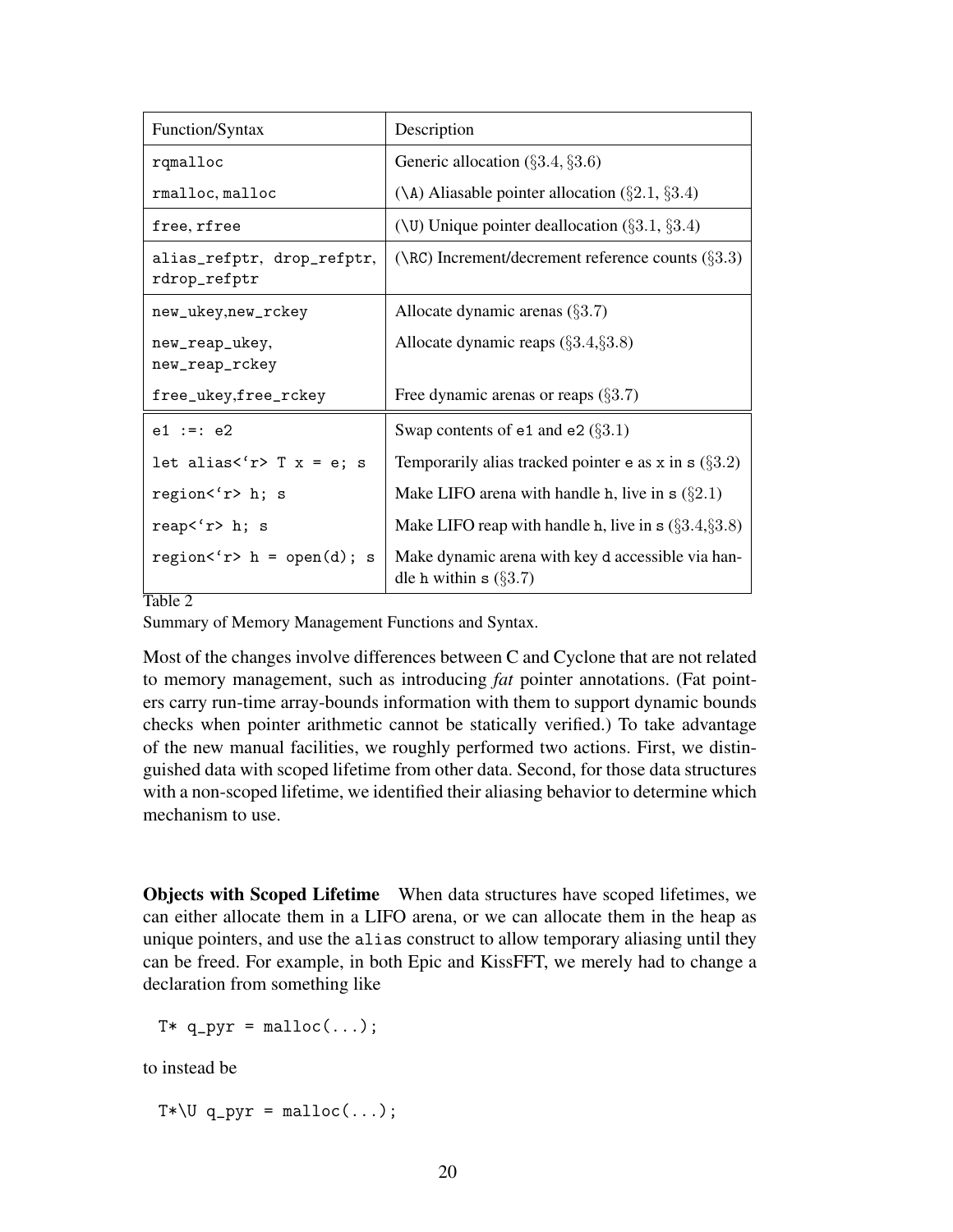| Program        | Description               | Non-comment Lines of Code |                  |                  | Manual       |
|----------------|---------------------------|---------------------------|------------------|------------------|--------------|
|                |                           | $\mathcal{C}$             | Cyc              | $Cyc$ (+manual)  | mechs        |
| Boa            | web server                | 5217                      | $\pm 286(5%)$    | $\pm$ 98 (1%)    | U            |
| Cfrac          | integer factorization     | 3143                      | $\pm 183(5\%)$   | $\pm 784(25%)$   | <b>UD</b>    |
| Betaftpd       | ftp server                | 1164                      | $\pm 219(18\%)$  | $\pm 238(22%)$   | <b>UR</b>    |
| Epic           | image compression         | 2123                      | $\pm 218(10\%)$  | $\pm$ 117 (5%)   | UL           |
| <b>KissFFT</b> | fast Fourier transform    | 453                       | $\pm 74(16%)$    | $\pm 25(5%)$     | U            |
| 8139too        | RealTek Ethernet driver   | 1972                      | $\pm$ 971 (49%)  | $\pm$ 312 (14%)  | UD           |
| i810_audio     | Intel sound driver        | 2598                      | $\pm 1500(57%)$  | $\pm$ 318 (10%)  | RD           |
| pwc            | Philips webcam driver     | 3755                      | $\pm$ 1373 (36%) | $\pm 1024(26\%)$ | <b>RD</b>    |
| MediaNet       | streaming overlay network |                           | 8715             | $\pm$ 320 (4%)   | <b>URLD</b>  |
| CycWeb         | web server                |                           |                  | 667              | $\mathbf{U}$ |
| CycScheme      | scheme interpreter        |                           |                  | 2523             | <b>ULD</b>   |

 $U =$  unique pointers  $R =$  ref-counted pointers  $L = LIFO$  regions  $D =$  dynamic arenas Table 3

Benchmark Programs.

All alias statements were inferred automatically when calling functions that wished to alias the array (see Figure 3). For Epic, we also used a LIFO arena to store a Huffman compression tree that was used during the first phase of the compression. This required changing the prototypes of the creator functions to pass in the appropriate arena handle, in addition to adding various region annotations (see Figure 1).

**Objects with Dynamic Lifetime** If we wish to manage a data structure manually using unique pointers, it cannot require aliases. For example, Boa stores the state of each request in a request structure, illustrated in Figure 7. Because these form a doubly-linked list, we cannot use unique pointers. Even if we were to remove the next and prev fields and store request objects in a separate (non-unique) list, we could not uniquely allocate requests because they contain internal aliases. For example, the header field identifies the HTTP header in an internal buffer.



Fig. 7. Request data structure in Boa.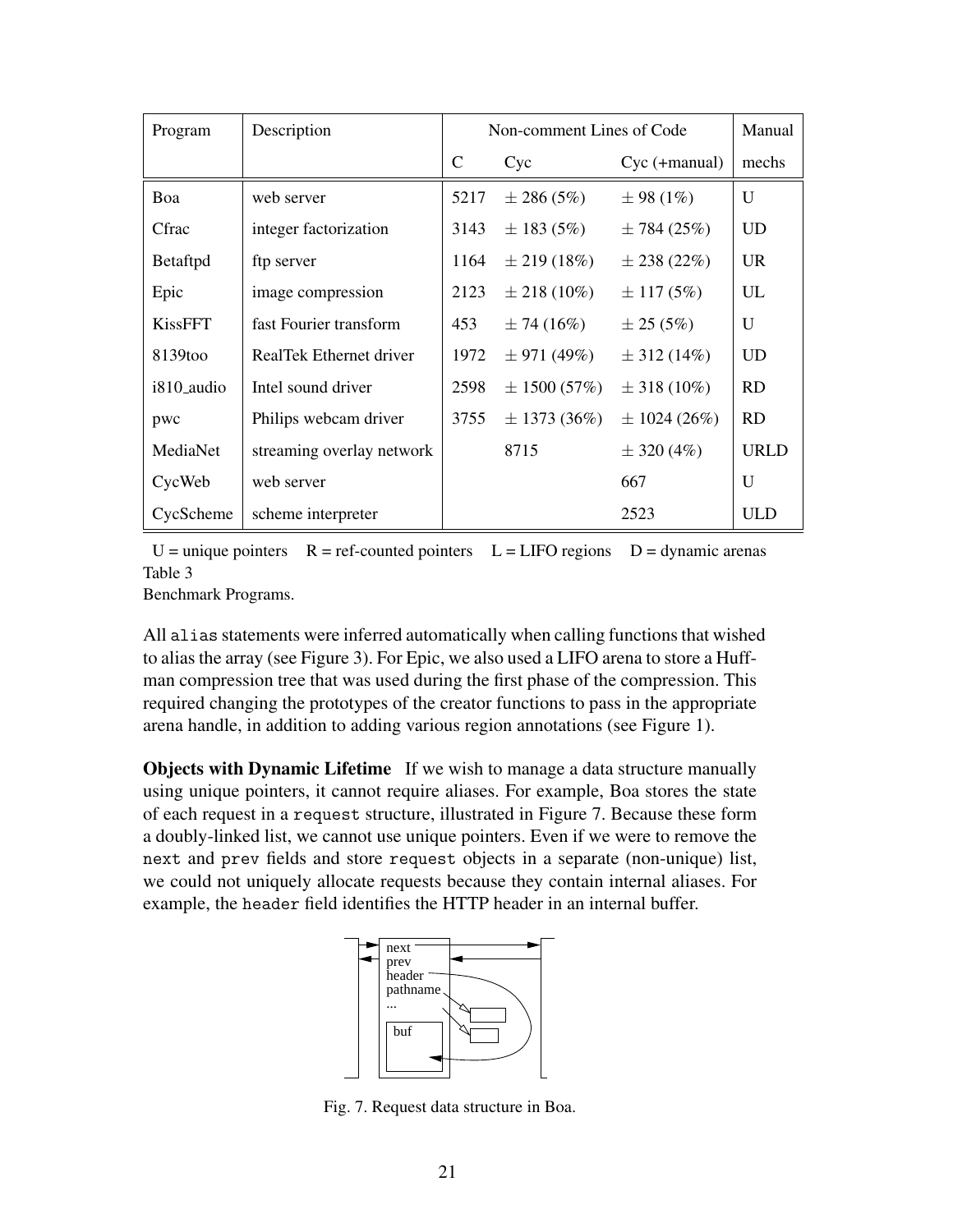In the case of Boa, request objects are managed by a custom allocator. Throughout its lifetime, a request moves between a blocked queue and a ready queue, and when complete, the request moves onto a free list to be reused. Therefore, we can continue to use this allocator and simply heap-allocate the requests since they will never be freed by the system allocator. Some internal elements of the request, such as the pathname (shown with open-headed arrows in the figure) were not aliased internally, so they could be uniquely allocated and freed when the request was complete.

Betaftpd also used doubly-linked lists, one for open sessions and one for transfers in progress. Furthermore, there are cross-links between session and transfer objects. Thus, reference-counted pointers seemed like the best safe option that avoided garbage collection. As Table 3 shows, this required changing 22% of the code. The reason is that all reference counts are managed manually, so we had to insert many calls to alias\_refptr and drop\_refptr along with the addition of annotations. While largely straightforward, we were forced to spend some time tracking down memory leaks that arose from failing to decrement a count. The warnings issued by the compiler were of little help, since there were too many false positives. However, we remark that the original program had a space leak along a failure path that we were able to find and eliminate.

Cfrac also required significant changes. The original C program used applicationlevel reference counting, but we found it both more natural and more efficient to use a combination of dynamic arenas and unique pointers. The program is structured around a few long running loops that dynamically allocate data with each iteration. However, only a small amount of the allocated state is carried over to the next iteration. The Cyclone version allocates within a dynamic region and, prior to the next iteration of the loop, copies the relevant state to a new dynamic region before freeing the old one. A large portion of the changes were due to the need to pass the region handle to functions so that no allocation is performed in the heap.

Note that because the changes to legacy code did not change the underlying data structures or logic of the application (though we did sometimes change how data structure memory was managed), we generally avoided introducing applicationlevel bugs while porting. Straightforward testing worked well, using the original C program as the ground truth, though the inherent "danger" of changing existing code cannot be completely eliminated.

#### *4.2 Linux Device Drivers*

We ported to Cyclone three device drivers, for Linux version 2.4.21. The basic process has two parts. First, we must port the code within the driver to be safe, and second, we must give Cyclone types to functions defined in the kernel that are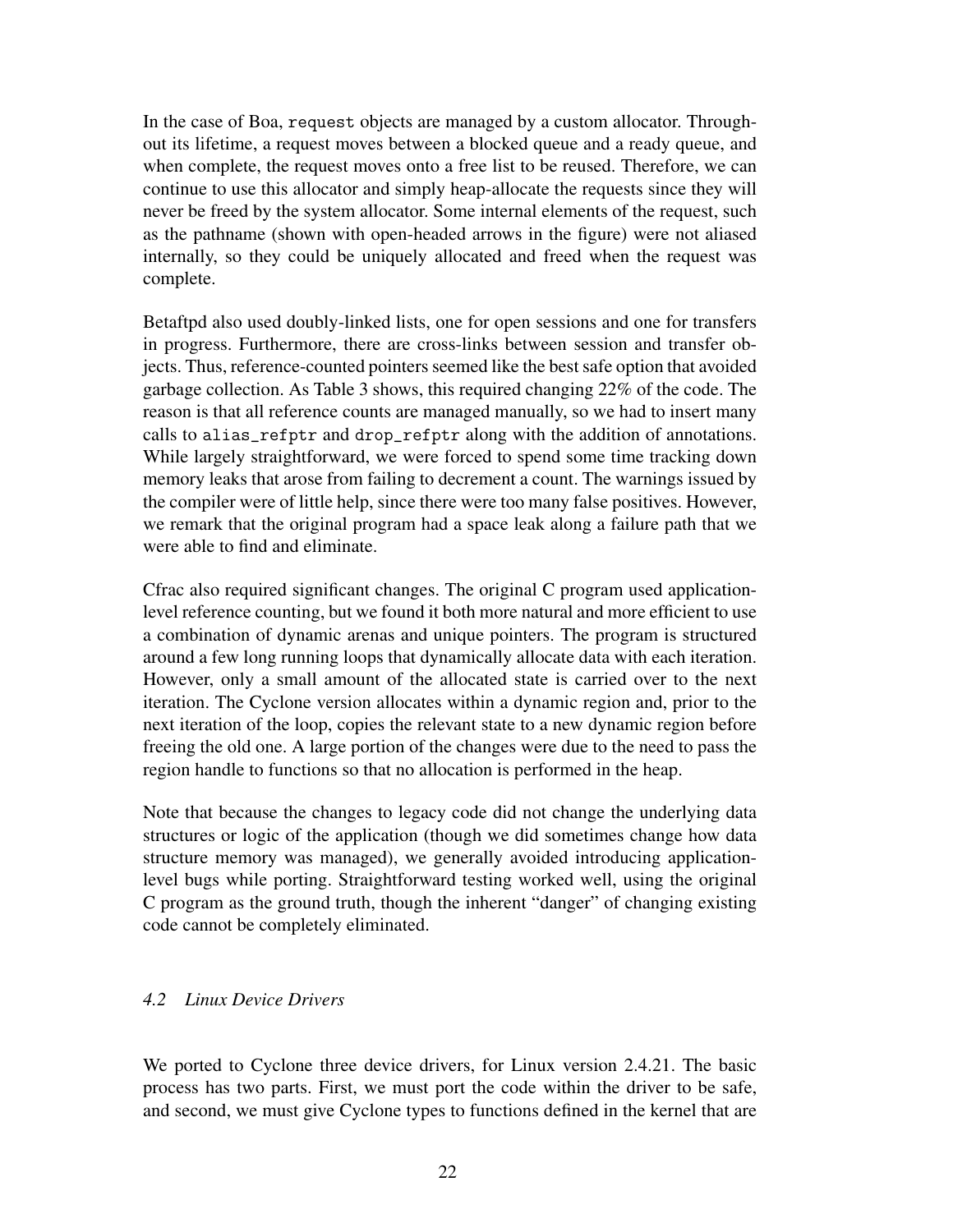called by the driver. This latter task was made simpler by a custom tool written to ensure that the Cyclone type is representation consistent with the C type it is meant to represent. In some cases, we could not call kernel functions directly while remaining type safe, but rather needed to write wrapper functions that performed extra checks.

Much of the effort involved in porting the code within a device driver to Cyclone is due to ensuring that array accesses are within bounds, particularly accesses to I/O buffers. While in a standalone application we could quickly and easily use fat pointers for this purpose, this was rarely an option in the kernel. This is because we were constrained to preserve the layout of many kernel data structures, using one word for a pointer, where fat pointers would require three words. As a result, we had to use more stylized and verbose idioms (in particular, a form of dependent products [20]) to permit the compiler to prove that array accesses were always in bounds.

Choosing a manual memory management strategy for device drivers was also made more challenging by the kernel environment. Compared to porting an application program, there were three challenges. First, it is generally infeasible, and arguably undesirable, to use garbage collection in the kernel. Second, it is not possible to redefine the representation of data structures passed to and from the kernel. Finally, device drivers use pointer arithmetic extensively to access and modify buffers. Pointers to arbitrary offsets within these buffers are also often maintained. This sometimes makes using tracked pointers difficult or impossible.

In the end, we found that dynamic arenas containing aliasable pointers, coupled with occasional use of unique and reference-counted pointers, often worked the best. Most drivers allocate a data structure that is opaque to the kernel, though it may be referenced by kernel data structures. We typically changed this structure to include a dynamic arena handle, using that to store any allocated memory. When the device is unloaded, the dynamic arena is freed. We adapted the Cyclone runtime to use the kernel allocation functions (kmalloc and vmalloc) for obtaining and freeing region pages; this and other runtime support (e.g., to support exceptions and bounds checking) was provided by an additional module implemented in C.

In addition to using kernel memory, a device driver may also manipulate I/O memory that resides on the device. To ensure that this memory is managed correctly, we wrote wrappers for the routines that allocate and release I/O buffers, reusing some of the infrastructure of dynamic arenas. In particular, the allocation wrapper returns the allocated buffer together with a *capability*, in the form of a dynamic arena's key, that establishes the availability of the buffer. As long as the key is live, the I/O memory is live; when the deallocation wrapper frees the memory, it consumes the key as well.

Figure 8 shows Cyclone prototypes from 8139too that illustrate this idiom. The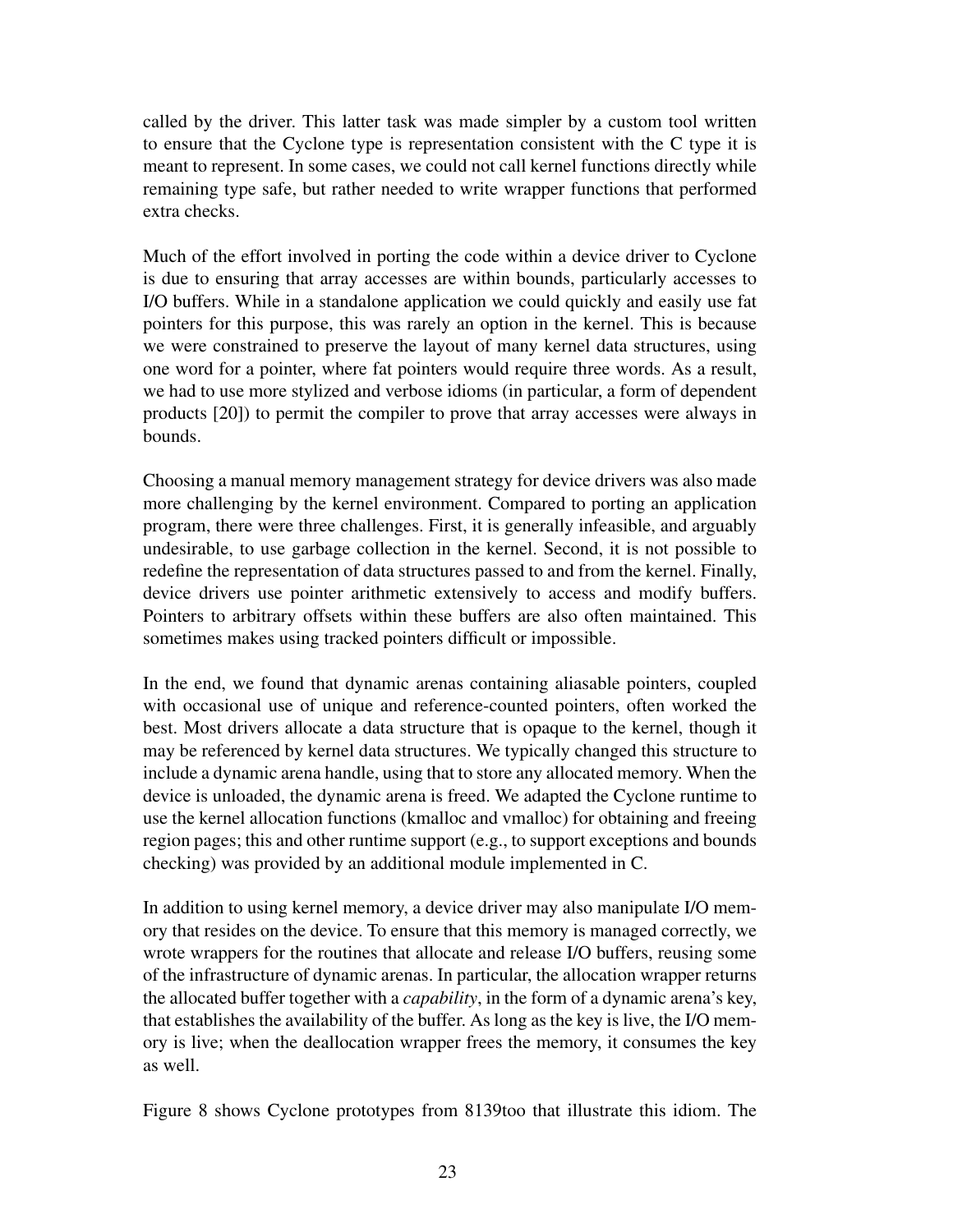```
typedef struct pci_mem { <'r> // "Exists 'r"
  uregion_key_t<'r> *key;
  char *'r buf;
} pci_mem_t;
// Cyclone prototype for external C function:
char *'H pci_alloc_consistent(pci_dev_t hwdev, int len,
                              dma_addr_t addr);
// Cyclone wrapper for pci_alloc_consistent:
pci_mem_t cyc_pci_alloc(pci_dev_t, int, dma_addr_t);
```
Fig. 8. Usage of dynamic arenas to represent I/O memory.

C kernel function pci\_alloc\_consistent allocates a buffer from memory that resides on the device. The type of this function asserts that the return value is a pointer into the heap. We also want to be able to support the deletion of the buffer, say when the driver is unloaded. The driver, however, maintains many aliases to arbitrary offsets within the allocated buffer. Hence it is not possible to treat the returned value as a unique pointer to the allocated data.

To support safe deallocation, we define a Cyclone wrapper cyc\_pci\_alloc for pci\_alloc\_consistent. The wrapper models each buffer allocated in I/O memory as if it resided in a distinct dynamic arena. Within the wrapper, the memory returned from cyc\_pci\_alloc is packaged along with a "dummy" dynamic arena key as a pci\_mem\_t object. The dynamic region name 'r is existentially quantified, indicated by the  $\langle 'r \rangle$  syntax in the struct declaration, where the scope of  $'r$ is the entire declaration. By giving the key and the pointer the same region name, code wishing to use the allocated buffer may only do so if the key is live. This is done by "unpacking" the pci\_mem\_t object, and then performing an open on the dynamic region key, as in the example of Figure 5. Within the scope of the open, the buf pointer can be legally accessed. Finally, to implement safe deallocation, we wrap the device memory's deallocation function, pci\_free\_consistent, and within that function consume the key. This prevents the freed pointer from being dereferenced beyond that point, since the key no longer be opened.

### *4.3 Cyclone Applications*

In addition to porting C programs, we have written three Cyclone programs from scratch that use our manual mechanisms.

CycWeb CycWeb is a simple, space-conscious web server that supports concurrent connections using non-blocking I/O and an event library in the style of libasync [21] and libevent [22]. The event library lets users register *callbacks* for I/O events.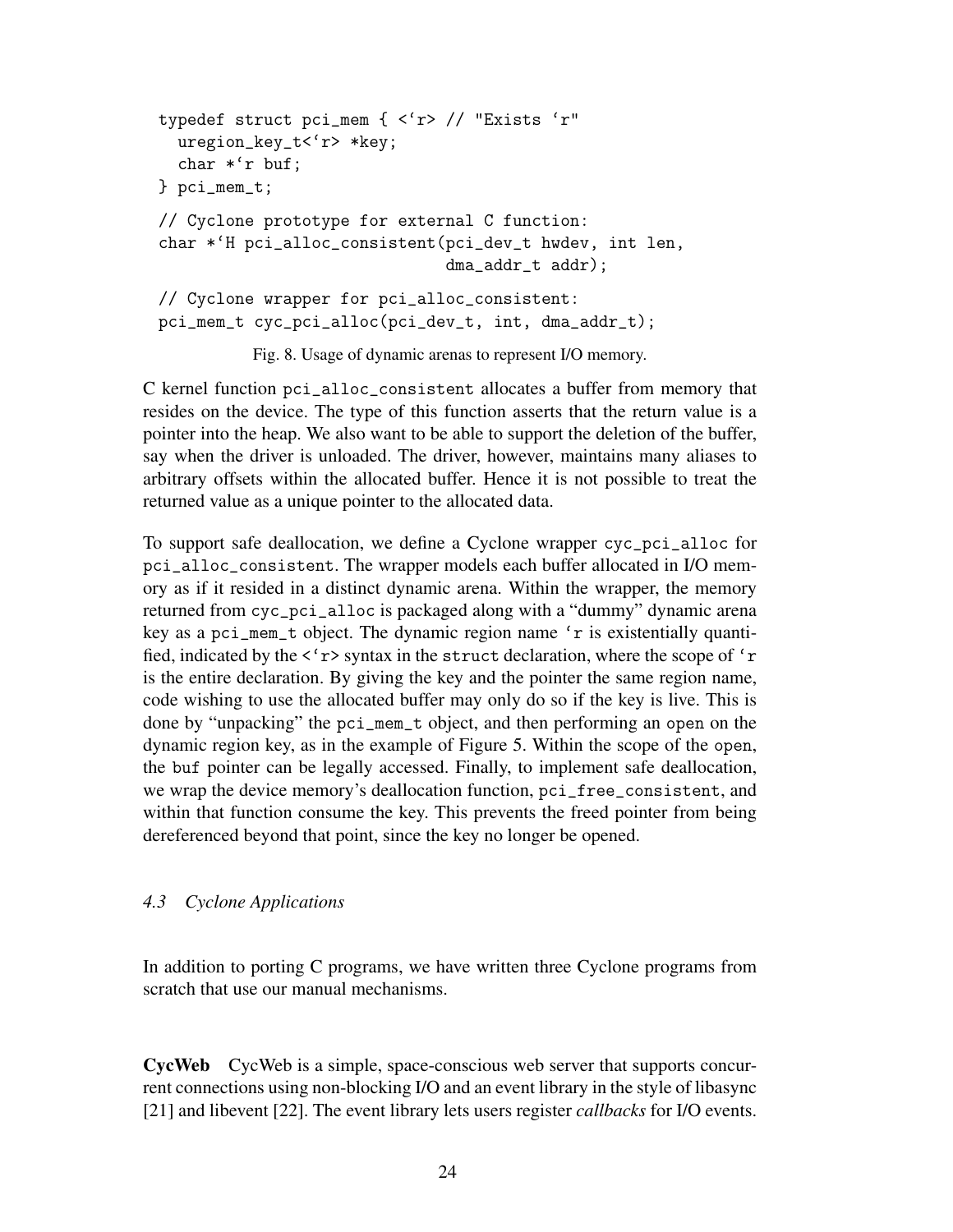A callback consists of a function pointer and an explicit environment that is passed to the function when it is called. The event library uses polymorphism to allow callbacks and their environments to be allocated in arbitrary regions. For the library, this generality is not overly burdensome: of 260 lines of code, we employ our swap operator only 10 times across 10 functions, and never use the alias primitive explicitly. The web server itself (667 lines) has 16 swaps and 5 explicit aliases.

For the rest of the application, we also chose to use unique pointers. When a client requests a file, the server allocates a small buffer for reading the file and sending it to the client in chunks (default size is 1 KB). Callbacks are manually freed by the event loop when the callback is invoked (they must be re-registered if an entire transaction is not completed); each callback is responsible for freeing its own environment, if necessary. As we see in the next section, this design allows the server to be reasonably fast while consuming very little space.

MediaNet MediaNet [23] is an overlay network with servers that forward packets according to a reconfigurable DAG of *operations*, where each operation works on the data as it passes through. For better performance, we eschew copying packets between operations unless correctness requires it. However, the dynamic nature of configurations means that both packet lifetimes and whether packets are shared cannot be known statically.

```
struct StreamBuff { \langle i:I \rangle... // three omitted header fields
  tag_t numbufs;
  struct DataBuff<\RC> bufs[numbufs];
};
struct DataBuff<'q> {
  unsigned int ofs;
 byte ? 'q buf;
};
```
Fig. 9. MediaNet packet data structures.

We use a data structure called a *streambuff* for each packet, similar to a Linux skbuff, shown in Figure 9. The packet data is stored in the array bufs. Note that bufs is not a pointer to an array, but is flattened directly within StreamBuff. Thus StreamBuff elements will vary in size, depending on the number of buffers in the array. The numbufs field holds the length of bufs. The notation  $\langle i: I \rangle$  introduces an *existential* type variable of integer kind (I) [15], and is used by our type system to enforce the correspondence between the numbufs field and the length of the bufs array in a fashion similar to Xi and Pfenning's Dependent ML [20]. We often used this paradigm in our device driver ports as well.

*Databuffs* store packet data. The buf field points to an array of the actual data. The ? notation designates a fat pointer to a dynamically-sized buffer. The ofs field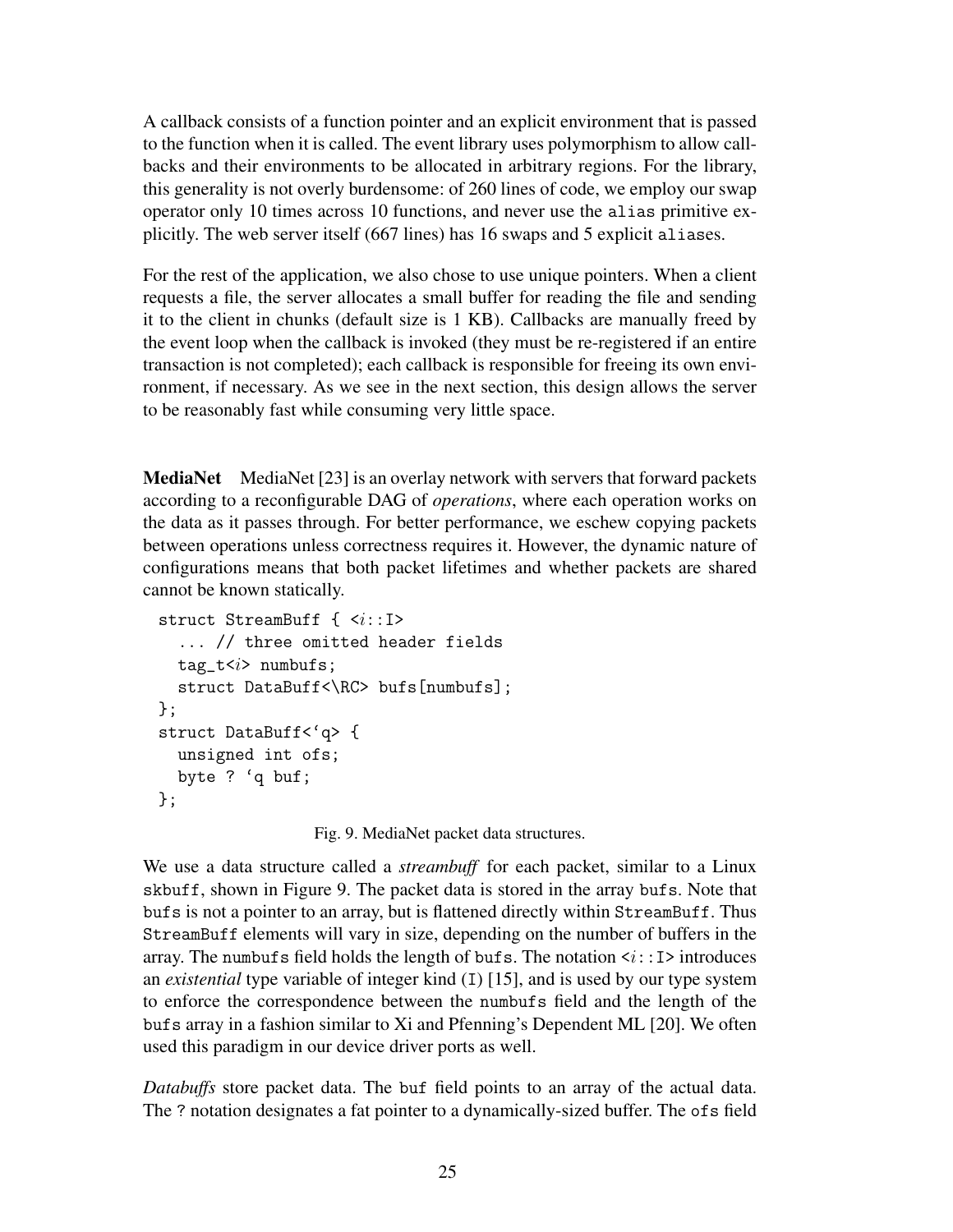indicates an offset, in bytes, into the buf array. This offset is necessary since pointer arithmetic is disallowed for unique and reference-counted pointers.

Each StreamBuff object is allocated in the heap with unique aliasability. When a packet must be shared, a new streambuff is created, whose array points to the same databuffs as the original (after increasing their reference counts). This approach allows for quickly appending and prepending data to a packet, and requires copying packet buffers only when they are both shared and mutated.

An example using streambuffs is shown in Figure 10. Here, three individual streambuffs A, B, and C share some underlying data; unique pointers have open arrowheads, while reference-counted ones are filled in. This situation could have arisen by (1) receiving a packet and storing its contents in  $A$ ; (2) creating a new buffer  $B$ that prepends a sequence number 1234 to the data of  $\hat{A}$ ; and (3) stripping off the sequence number for later processing (assuming the sequence number's length is 4 bytes). Thus,  $C$  and  $A$  are equivalent. When we free a streambuff, we decrement the reference counts on its databuffs, so they will be freed as soon as possible.



Fig. 10. Pointer graph for three streambuffs.

MediaNet's DAG of operations is stored in a dynamic arena. We were able to treat this dynamic arena as a reap in which we allocated objects representing connections. In the event a connection fails the object is deleted from the reap.

An earlier version of MediaNet stored all packet data in the heap, using essentially the same structures. One important difference was that databuffs contained an explicit refcnt field managed by the application to implement copy-on-write semantics. Unfortunately, this approach yielded a number of hard-to-find bugs due to reference count mismanagement. Our language support for reference counting eliminated the possibility of these bugs, and further let us free the data immediately after its last use. As shown in Table 3, moving to explicit unique pointers and dynamic regions was not difficult; only 4% of the code had to be changed. The majority of these changes were in two utility files. Out of nearly 9000 noncomment lines, we used swap 74 times and alias 67 times, of which 67% were automatically inferred.

CycScheme Using a combination of our dynamic arenas and unique pointers, Fluet and Wang [24] have implemented a Scheme interpreter and runtime system in Cyclone. The runtime system includes a copying garbage collector in the style of Wang and Appel [25], written entirely in Cyclone. All data from the interpreted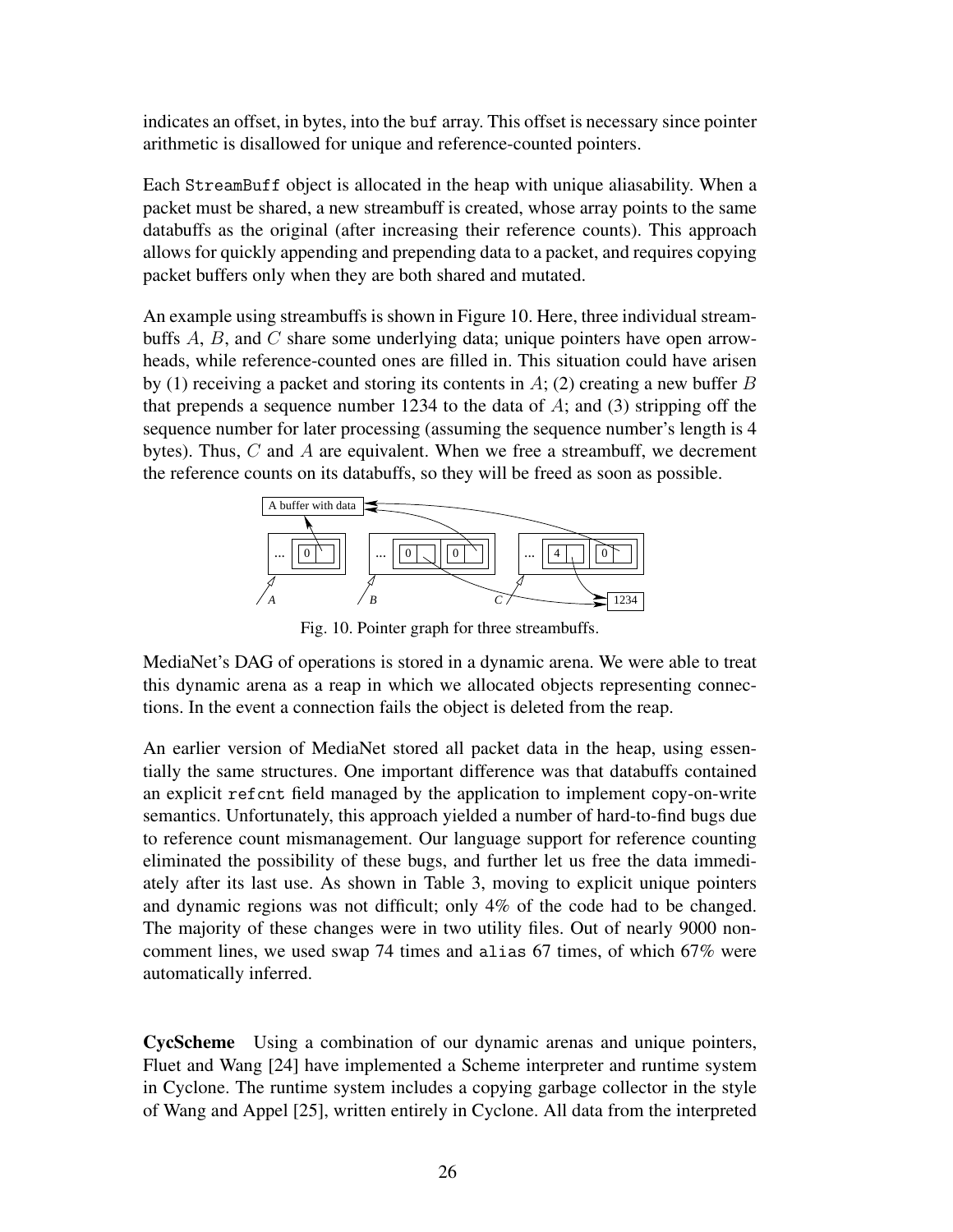program are allocated in a dynamic arena, and when the collector is invoked, the live data are copied from one arena to another, and the old arena is then deallocated. Since both arenas must be live during collection but their lifetimes are not nested, LIFO arenas would not be sufficient. Further details on CycScheme's performance and implementation can be found in Fluet and Wang's paper.

#### 5 Performance Experiments

To understand the benefit of our proposed mechanisms, we compared the performance of the GC-only versions of our sample user-level applications to the ones using manual mechanisms. Where our applications were ported from C, we also compare the performance of the Cyclone ports to the original C versions. Our measurements exhibit three trends. First, we found that elapsed time is similar for the GC and manual versions of the programs. Indeed all our benchmark programs, other than MediaNet, have execution time performance virtually the same for the GC and non-GC cases. In the case of MediaNet, judicious use of manual mechanisms significantly reduced the reliance on GC (but did not eliminate it entirely), improving performance. Second, we found that we could significantly reduce memory utilization by using manual mechanisms. In the cases where the benchmark was ported from C, the use of manual techniques caused the memory consumed by the Cyclone program to be close to that of the C program. Finally, we observed that the increase (if any) in elapsed time for the Cyclone version of a program, relative to its C counterpart, is largely due to the overhead of bounds checking.

In this section we carefully discuss the performance of the Boa, CycWeb, and MediaNet servers. We found these to be the most interesting programs from a resource management point of view; measurements for the remaining programs can be found in Section 5.3. We ran our performance experiments on a cluster of dual-processor 1.6 GHz AMD Athlon MP 2000 workstations each with 1 GB of RAM and running Linux kernel version 2.4.20-20.9smp. The cluster is connected via a Myrinet switch.

We used Cyclone version 0.9 which, along with the benchmarks, is publicly available [26]. By default, Cyclone programs use the Boehm-Demers-Weiser (BDW) conservative collector [2], version 6.4, for garbage collection and manual deallocation. BDW uses a mark-sweep algorithm, and is incremental and generational. We used the default initial heap size and heap-growth parameters for these experiments. We disabled padding in the gc allocator and disabled support for Java. All other configuration options were the default. When programs do not need GC, they are compiled with the Lea general-purpose allocator,  $10$  version 2.7.2. Cyclone compiles to C. All C code was compiled with gcc version 3.2.2, at optimization level

 $\frac{10 \text{ http://gee.cs.oswego.edu/dl/html/malloc.html}}{}$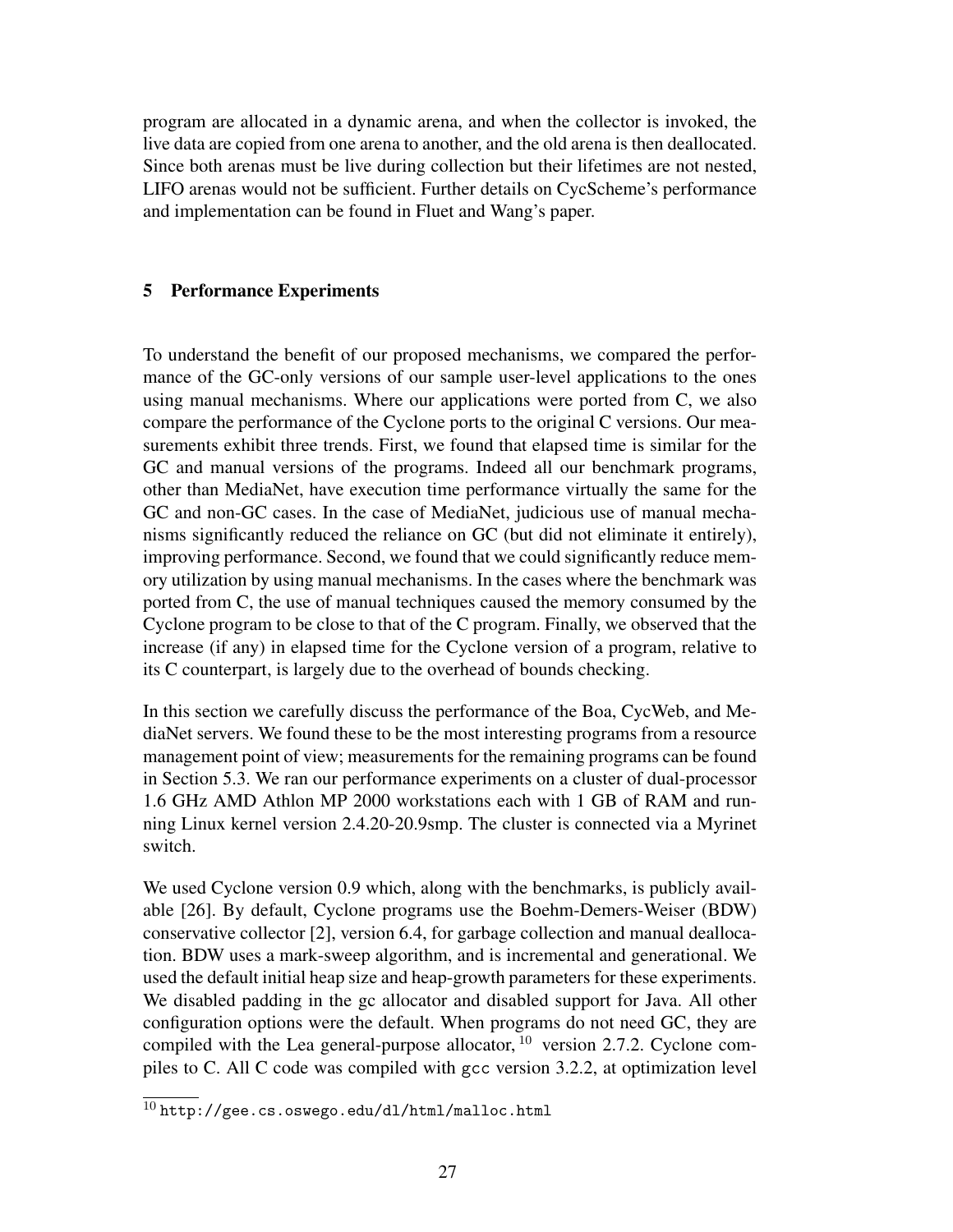

Fig. 11. Throughput for CycWeb and Boa.



Fig. 12. Memory footprint of Cyc Boa versions.

 $-03.$ 

# *5.1 Boa and CycWeb*

We measured web server throughput using the SIEGE web benchmarking tool<sup>11</sup> to blast Boa with repeated requests from 6 concurrent users for a single file of varying size for 10 seconds. (We chose 6 users because we observed it maximized server performance.) The throughput results are shown in Figure 11—note the nonzero y-axis. This shows three versions of Boa—C, Cyclone using GC, Cyclone without GC (labeled "unique")—and the single version of CycWeb. We plot the median of 15 trials (the variance was insignificant, and is not shown). For Boa, the Cyclone versions are roughly 2% slower than the C version, with the difference between them negligible (often within the range of error or close to it). Thus, for the performance metric of throughput, removing the GC has little payoff. CycWeb is optimized for memory footprint instead of speed, but is only  $10-11\%$  slower than Boa in C.

Avoiding GC has greater benefit when considering memory footprint. Figure 12 depicts three traces of Boa's memory usage while it serves 4 KB pages to 6 concurrent users. The first trace uses GC only, while the others make use of unique

 $\overline{11 \text{ http://joedog.org/siege/}}$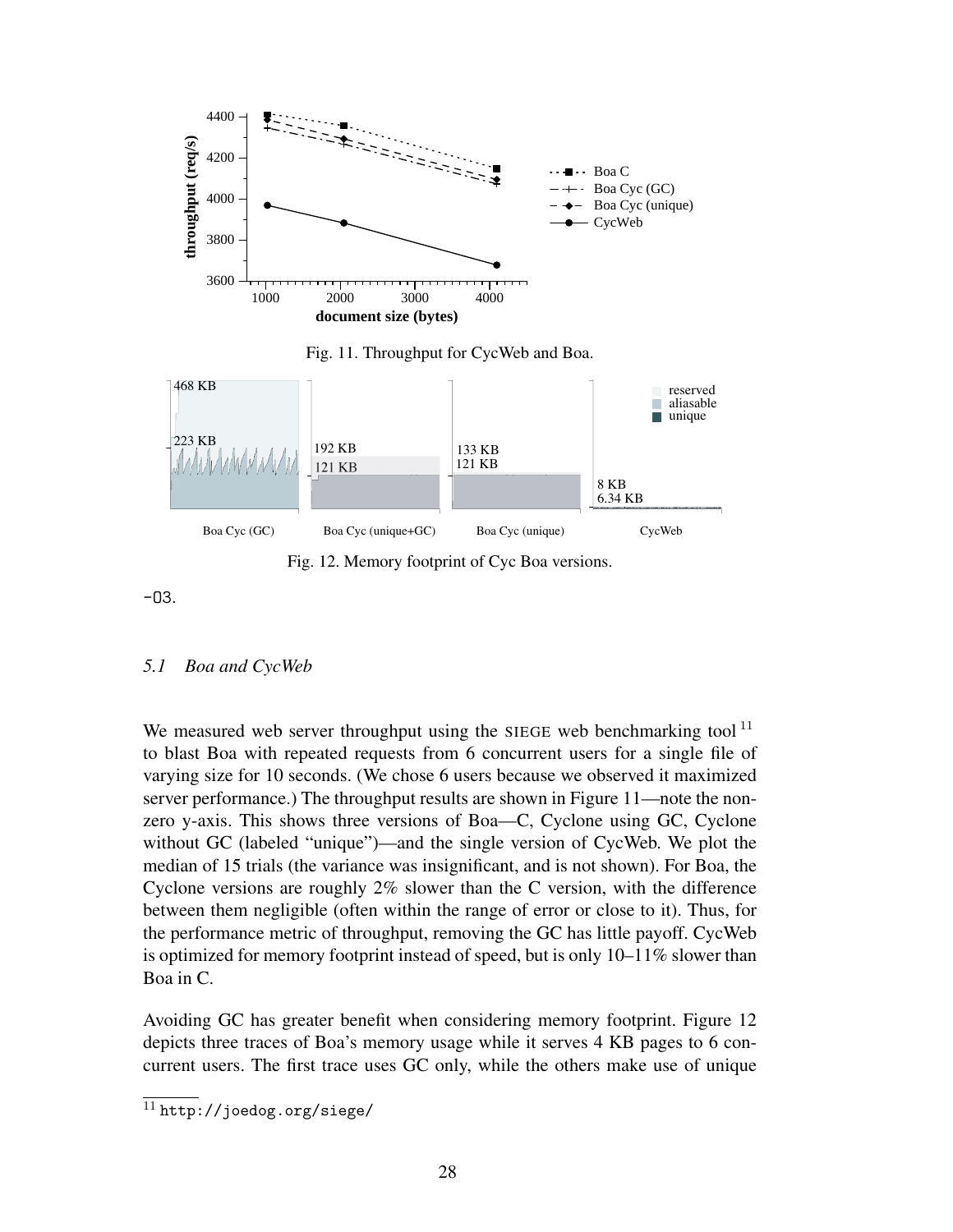pointers. The second (unique+GC) uses BDW as its allocator (thus preventing inadvertent memory leaks), while the third uses the Lea allocator. <sup>12</sup> The x-axis is elapsed time, while the y-axis plots memory consumed. The graph shows memory used by aliasable and unique pointers into the heap, as well as the total space reserved by the allocator (i.e., acquired from the operating system).

The working set size of all versions is similar, and is dominated by the heap region since the majority of memory is consumed by the heap-allocated request structures. The GC version's footprint fluctuates as request elements are allocated and collected (there are 23 total GCs in this case). To ensure reasonable performance, the collector reserves a fair amount of headroom from the OS: 468 KB. By contrast, the unique versions have far less reserved space, with the Lea allocator having little more than that required by the application. We have done memory traces with other file sizes and levels of concurrent access and found the trends to be similar. Very little data is managed as unique pointers (it is not really visible in the graph)—only about 50 bytes per request. In the GC case, this same data is allocated in the heap, and accumulates until eventually collected.

Turning to CycWeb, which uses only the Lea allocator and no garbage collector, we see that we have succeeded in minimizing memory footprint: the working set size is less than 6.5 KB. This is proportional to the number of concurrent requests—we process at most 6 requests at a time, and allocate a 1 KB buffer to each request.

### *5.2 MediaNet*

All the versions of Boa perform very little allocation per transaction, thanks to the use of a custom allocator. The benefit of the allocator depends in part on the fact that request objects are uniformly-sized: allocations merely need to remove the first element from the free list. The same approach would work less well in an application like MediaNet, whose packets vary widely in size (from a tens of bytes to tens of kilobytes). Avoiding excessive internal fragmentation would require managing multiple pools, at which point a general-purpose allocator seems more sensible, which is what we used. However, we found that this choice can lead to significant overhead when using GC.

In a simple experiment, we used the TTCP microbenchmark  $13$  to measure MediaNet's packet-forwarding throughput and memory use for varying packet sizes. We measured two configurations. *GC+free* is MediaNet built using unique and reference-counted pointers for its packet objects (as described above), while *GC only* stores all packet objects in the garbage-collected heap.

 $12$  The throughput of both versions is essentially the same, so only one line is shown in Figure 11.

<sup>13</sup> http://ftp.arl.mil/~mike/ttcp.html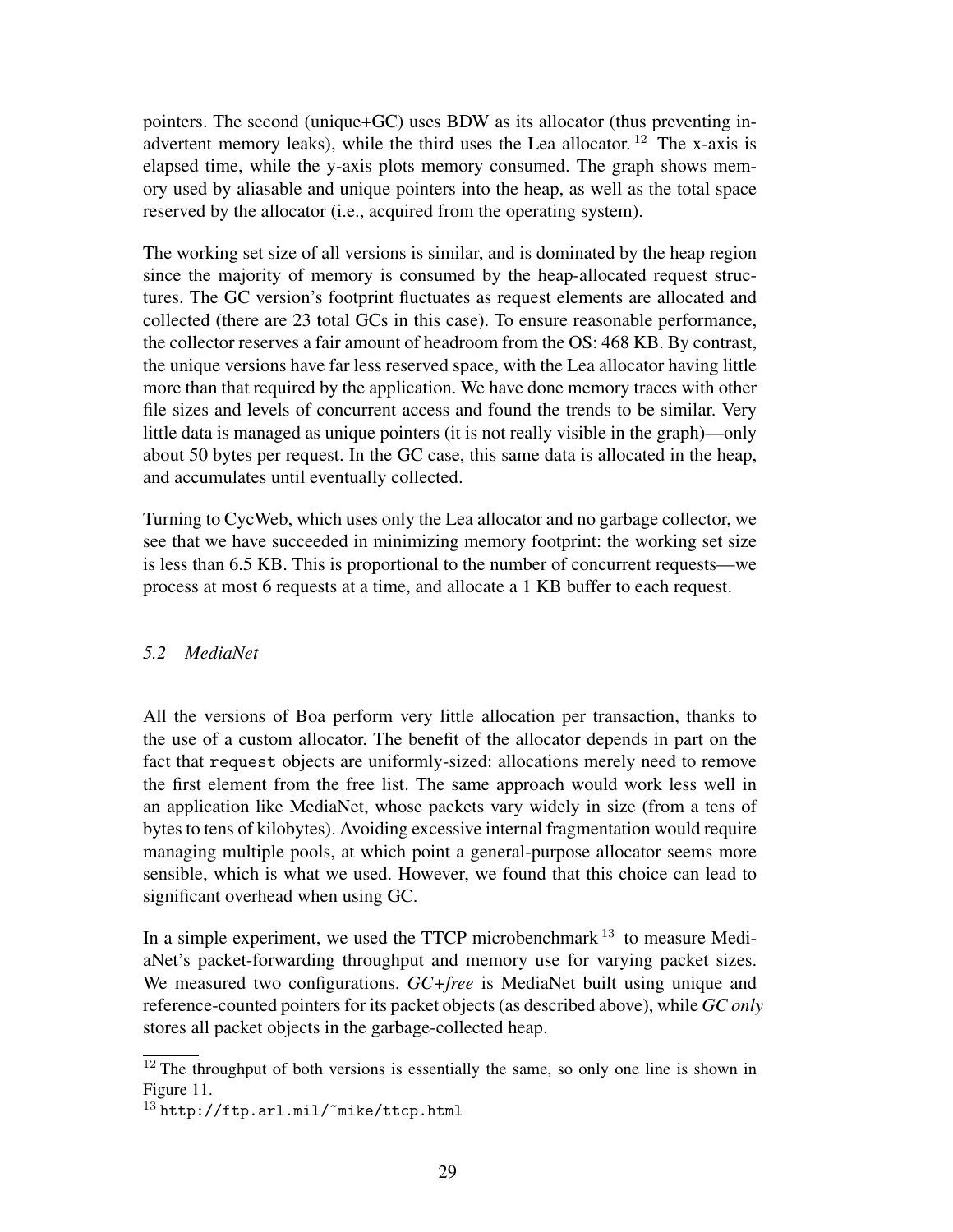

Fig. 14. MediaNet memory utilization.

Figure 13 plots the throughput, in megabits per second, as a function of packet size (note the logarithmic scale). Each point is the median of 21 trials in which 5000 packets are transferred; the variance was insignificant. The two configurations perform roughly the same for the smallest packet sizes, but *GC only* quickly falls behind as packets reach 256 bytes. The GC+free curve peaks at 2 KB packets, while the *GC only* case never reaches this point; *GC+free* achieves 60% better throughput in the best case. This experiment illustrates the benefit of being able to free a packet immediately. While more sophisticated garbage collectors could well close the gap, the use of manual mechanisms can only be of help. Moreover, even advanced GCs will do less well when packet lifetimes vary due to user processing in the server; our use of reference counting allows packets to be shared and freed immediately when no longer of interest.

Figure 14 illustrates the memory usage of MediaNet when forwarding 50,000 packets, each of size 4KB. This graph has the same format as the graph in Figure 12; only heap-allocated data is shown (the dynamic region in which the configuration is stored never changes and so is uninteresting). The *GC only* configuration stores all data as aliasable (GC'ed) pointers, and so exhibits a sawtooth pattern with each peak roughly coinciding with a garbage collection (there were 551 total on this run). The *GC+free* configuration uses and reserves far less memory: 131 KB as opposed to 840 KB for reserved memory, and 16.6 KB as opposed to 438 KB of peak used memory. There is about 10 KB of initial heap-allocated data that remains throughout the run, and the reference-counted and unique data never consumes more than a single packet's worth of space, since each packet is freed before the next packet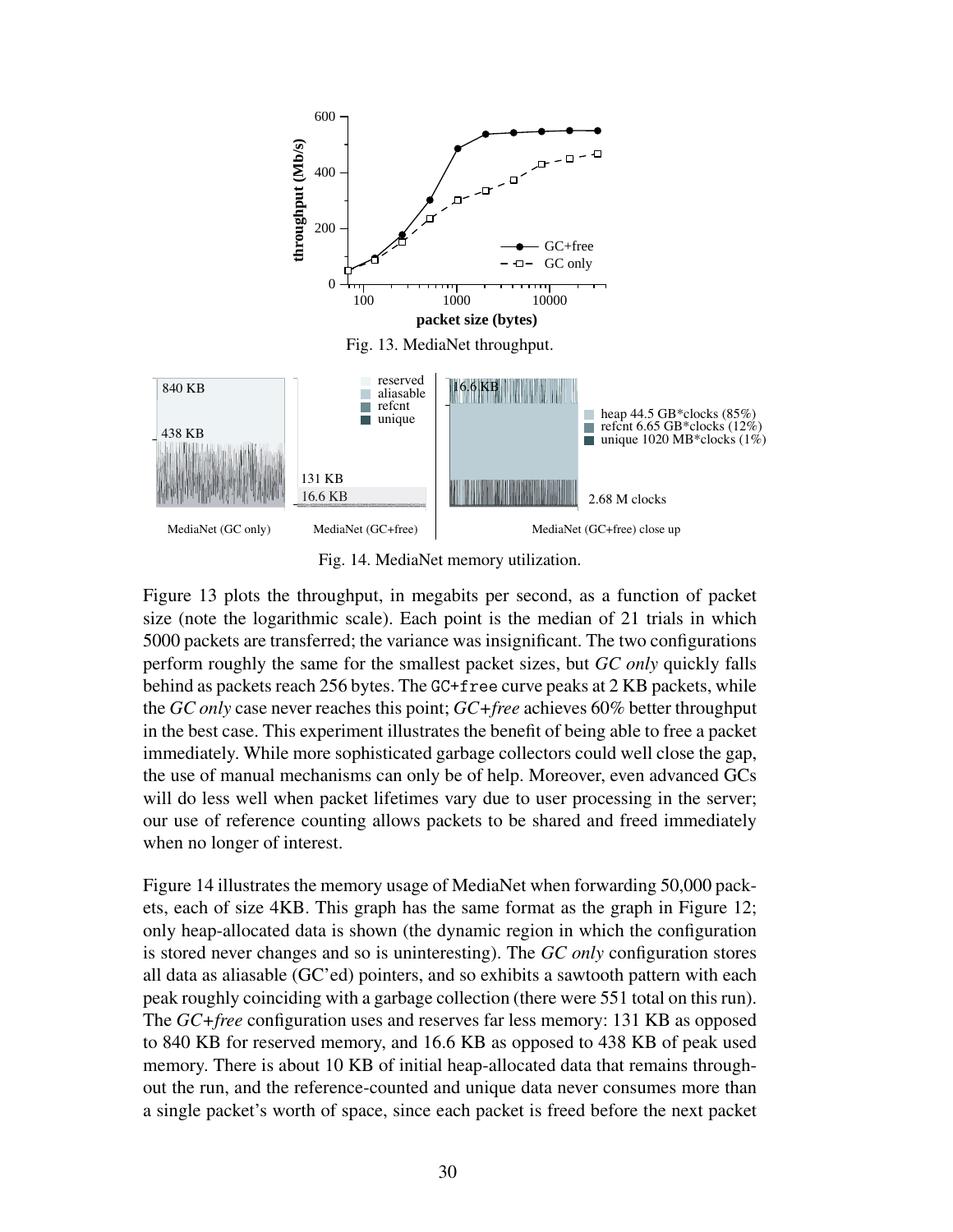is read in. This can be seen in the close-up at the right of the figure. The topmost band is the aliasable data (the reserved space is not shown), while the feathery band below it is the reference-counted data, with the unique data at the bottom.

| Test           | C    |       |             | Cyclone GC  | Cyclone Manual |             |
|----------------|------|-------|-------------|-------------|----------------|-------------|
|                | Time | Mem   | Time        | Mem         | Time           | Mem         |
| Epic           | 0.70 | 12.5M | 1.11(1.61)  | 22.3M(1.78) | 1.11(1.61)     | 12.5M(1.0)  |
| <b>KissFFT</b> | 1.33 | 394K  | 1.40(1.05)  | 708K (1.80) | 1.41(1.06)     | 392K (0.99) |
| Betaftpd       | 4.00 | 6.2K  | 4.00(1.0)   | 192K (30.1) | 4.00(1.0)      | 8.2K(1.32)  |
| Cfrac          | 8.75 | 284K  | 15.23(1.74) | 1.44M(5.19) | 14.53 (1.66)   | 706K (2.49) |
| 8139too<br>--- | 334  | 27.7K |             |             | 333(0.99)      | 31.8K(1.14) |

# *5.3 Other Benchmarks*

Table 4

Benchmark performance.

The elapsed time measurements of the other benchmarks (reported in seconds) are presented in Table 4. All numbers reported are the median of eleven trials. The variance is not significant. We show the elapsed time relative to the C version in parentheses. To benchmark Epic we used it to encode a 20MB image file; KissFFT came with a benchmarking program and we used it to perform 10,000 transforms; Betaftpd was benchmarked by performing one hundred transfers of a 1MB file using wget; Cfrac was used to factor five 30-digit numbers chosen arbitrarily; 8139too was benchmarked by performing a 3GB transfer using TTCP, where only the sender used the device driver.

In general, the table shows trends consistent with the server applications discussed earlier: (1) Cyclone's run time performance is relatively close to that of C; (2) relative to versions that use a GC, Cyclone programs tuned to use manual techniques have significantly lower memory usage, close to that of the C original. In one case (Cfrac) we observed an improvement in elapsed time when comparing to the GC case.

Betaftpd is mostly I/O-bound and its timing behavior is therefore insensitive to porting to Cyclone. This is also the case for the 8139too Ethernet driver benchmark. We do not report performance benchmarks for the other two drivers except to note that no noticeable degradation was observed in common usage.

The slowdown of the remaining Cyclone programs relative to C is due, in large part, to dynamic bounds checks for array accesses. For Epic, KissFFT, and Cfrac, we also measured the elapsed time of the manual version with bounds checks disabled. KissFFT exhibited identical performance to the C version, and Epic actually got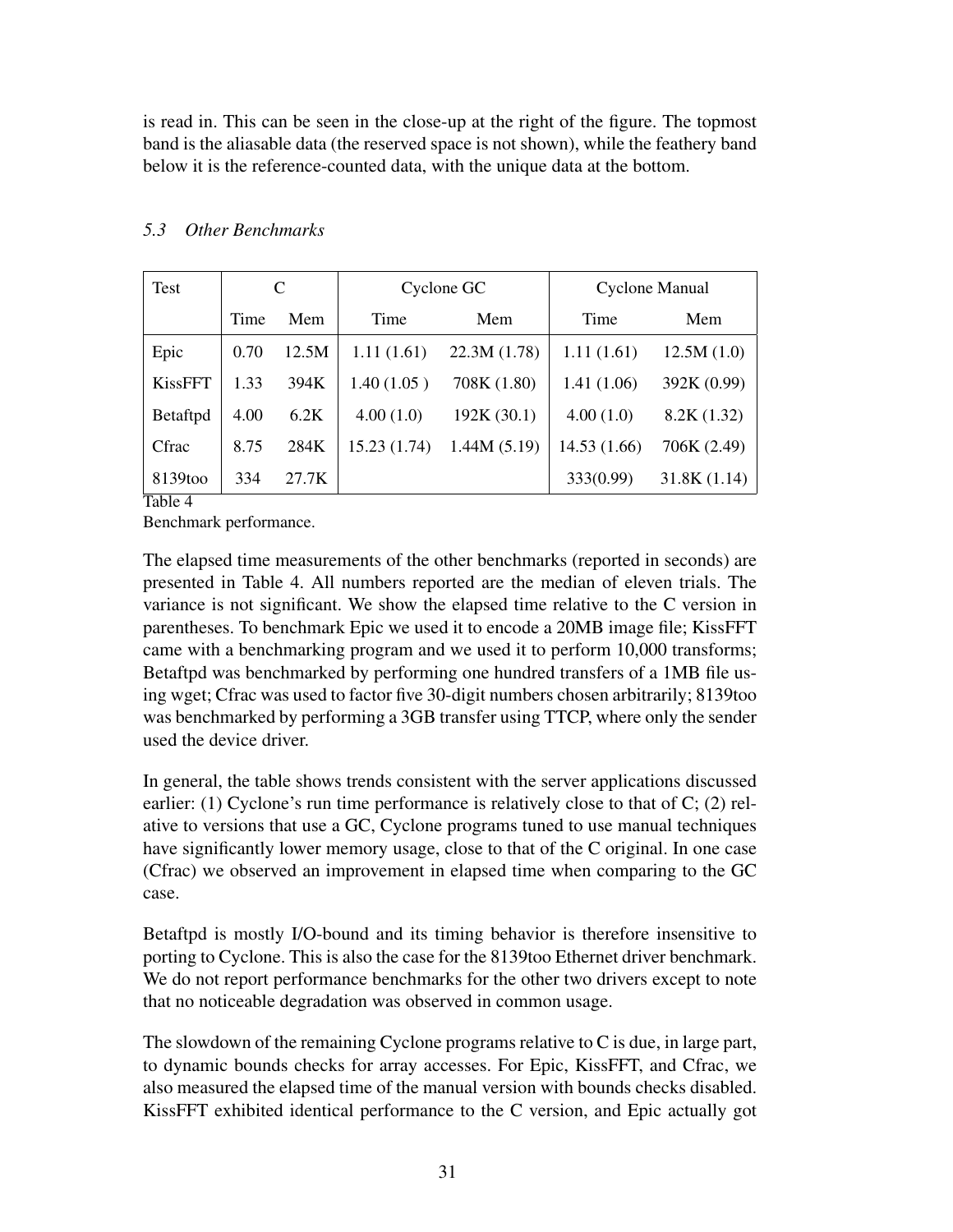faster by about 10%. Cfrac was still about 40% slower, as compared to 66% with bounds checks enabled. As described in Section 4.1, Cfrac performs the additional work of copying loop-carried state from one dynamic region to another, and we suspect this is a large part of the remaining overhead.

For the standalone programs, the memory usage reported in Table 4 (column "Mem") is the maximum size of the heap's reserved space during a program run (in bytes). We show the footprint relative to the C version in parentheses. In the best case, (Betaftpd) using manual memory management results in a 23-fold reduction in memory usage compared to using GC, and in one case the reduction amounts to 10 MB of memory (Epic). For most programs, the Cyclone manual version and the C version have roughly the same memory requirements. The worst case is Cfrac, which is more than twice the size of the C version, though still roughly half that of the Cyclone GC version. We suspect the additional overhead is due to the need to copy between arenas with each loop iteration. All the C and manual Cyclone versions of the user-level benchmarks use the Lea allocator. None of the four benchmarks used reaps, so bget was disabled and a pointer bumping allocator was used for region allocations. For the Ethernet driver we report the memory usage as the size of the module reported by the lsmod command. The difference is due to the greater code size of the Cyclone version.

In summary, this section has demonstrated performance trends that are consistent with other studies comparing GC and manual memory management [27,28]: memory footprint can be reduced, sometimes significantly, and elapsed time can occasionally be improved, particularly when allocation occurs on the critical path. Overall, we believe there is value in using safe manual mechanisms on their own, and as an effective complement to GC. They give programmers more control over the performance of their programs, in many cases without undue programming burden, and without need to compromise safety.

# 6 Related Work

The ML Kit [29] implements Standard ML with (LIFO) arenas. Type inference is used to allocate data into arenas automatically. Various extensions have relaxed some LIFO restrictions [30,31], but unique pointers have not been considered.

The RC language and compiler [32] provide language support for reference-counted regions in C. However, RC does not prevent dangling pointers to data outside of regions and does not provide the safety guarantees of Cyclone.

Use-counted regions [33] are similar to our dynamic arenas, except there are no alias restrictions on the keys and there is an explicit "freeregion" primitive. Freeing an accessible (opened) region or opening a freed region causes a run-time excep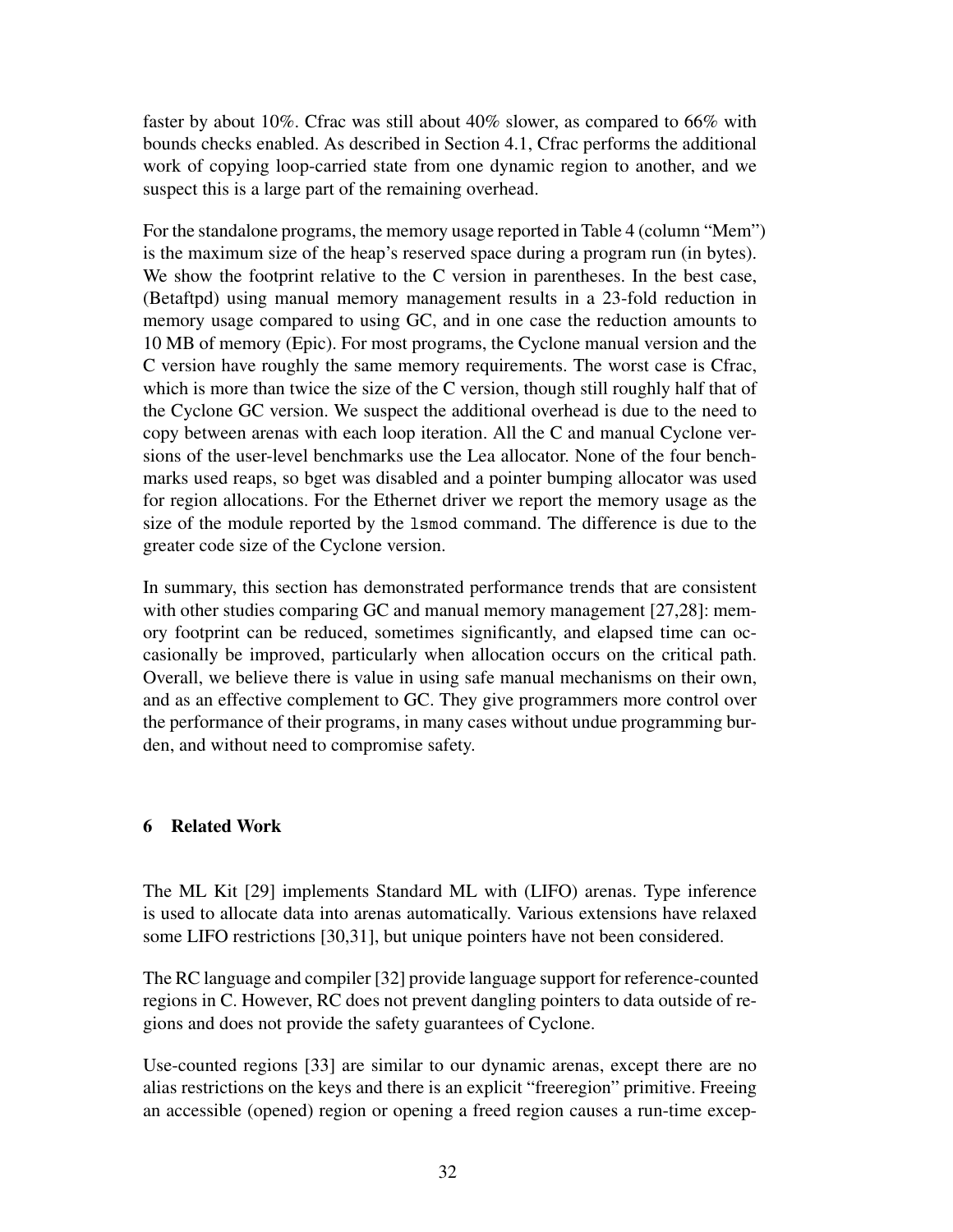tion. The remaining problem is managing the memory for the keys. One solution, also investigated in an earlier Cyclone design, is to allocate one region's key in another region, but the latter region typically lives so long that the keys are a space leak (although they are small). A second solution allows a key to be allocated in the region it represents by dynamically tracking all aliases to the key and destroying them when the region is deallocated. This approach requires more run-time support and cannot allow keys to be abstracted (via polymorphism, casts to void\*, etc.).

Work on linear types [5], alias types [7,34], linear regions [14,35], and uniqueness types [36] provide important foundations for safe manual memory management on which we have built. Much of this foundational work has been done in the context of core functional languages and does not address the range of issues we have.

Perhaps the most relevant work is the Vault project [18,37] which also uses regions and unique pointers via linearity [5]. Unique pointers allow Vault to track sophisticated type states, including whether memory has been deallocated. To relax the uniqueness invariant, they use novel *adoption* and *focus* operators. Adoption lets programs violate uniqueness by choosing a unique object to own a no-longerunique object. Deallocating the unique object deallocates both objects. Compared to Cyclone's support for unique pointers in non-unique context, adoption prevents more space leaks, but requires hidden data fields so the run-time system can deallocate data structures implicitly. Focus (which is similar to Aiken et al's restrict [38] allows adopted objects to be temporarily unique. Compared to *swap*, focus does not incur run-time overhead, but the type system to prevent access through an unknown alias requires substantially more user annotations because it must ensure a non-local invariant.

Unique pointers and related restrictions on aliasing have received considerable attention as extensions to object-oriented languages. Clarke and Wrigstad [6] provide an excellent review of related work and propose a notion of "external uniqueness" that integrates unique pointers and ownership types. Prior to this work, none of the analogues to Cyclone's alias allowed aliased pointers to be stored anywhere except in method parameters and local variables, severely restricting code reuse. Clarke and Wrigstad use a "fresh owner" to restrict the escape of aliased pointers, much as Cyclone uses a fresh region name with alias. Ownership types differ from our region system most notably by restricting which objects can refer to other objects instead of using a static notion of accessible regions at a program point.

Little work on uniqueness in object-oriented languages has targeted manual memory management. A recent exception is Boyapati et al.'s work [39], which uses regions to avoid some run-time errors in Real-Time Java programs [40]. As is common, this work uses "destructive reads" (an atomic swap with NULL) and relies on an optimizer to eliminate unnecessary writes of NULL on unique paths. Cyclone resorts to swaps only for unique data in non-unique containers, catching more errors at compile time. Few other projects have used swap instead of destructive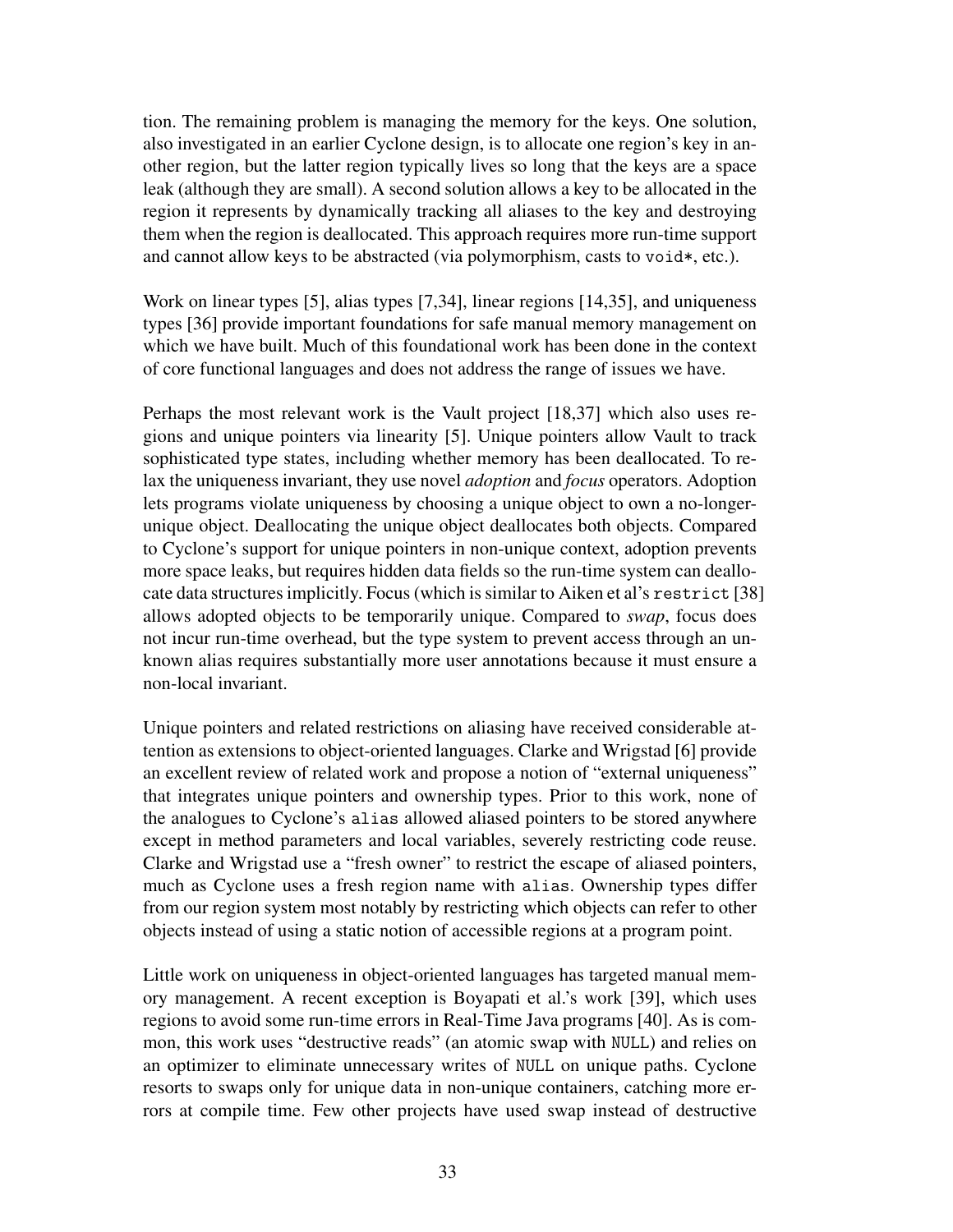reads [41,42]. Alias burying [9] eschews destructive reads and proposes using static analysis to prevent using aliases after a unique pointer is consumed, but the details of integrating an analysis into a language definition are not considered.

Berger et al. introduced the idea of a *reap* [11], which is an arena that supports individual deallocation in addition to the traditional bulk deallocation. Our reaps are safe (avoiding dangling pointer dereferences), and additionally support object deallocation by reference counting.

# 7 Conclusions

Cyclone supports a rich set of safe memory-management idioms:

- *Stack/LIFO arenas:* work well for lexically-scoped lifetimes.
- *Dynamic arenas:* work well for aggregated, dynamically allocated data.
- *Uniqueness:* works well for individual objects as long as multiple references are not needed within data structures.
- *Reference counting:* works well for individual objects that must be shared, but requires explicit reference count management.
- *Reaps:* work well in resource constrained situations and for temporary storage of dynamically allocated data.
- *Garbage collection:* provides simple, general-purpose memory management.

Programmers can use the best idioms for their application. In our experience, all idioms have proven useful for improving some aspect of performance.

This array of idioms is covered by the careful combination of only two linguistic features: regions with lexically-scoped lifetimes and unique pointers. Unique pointers give us the power to reason in a flow-sensitive fashion about the state of objects or arenas and to ensure that safety protocols, such as reference counting, are enforced. Regions work well for stack allocation and give us a way to overcome the burdens of uniqueness for a limited scope.

Nonetheless, there are many open issues that require further research. For instance, our approach to uniqueness is *affine* [43], in the sense that a unique pointer can be used *at most* once before it is consumed. This prevents dangling pointer dereferences, but permits memory leaks. In contrast, a *linear* approach requires pointers to be used *exactly* once, eliminating possible leaks and perhaps avoiding the need for GC altogether. However, we found that the linear interpretation generated too many false type errors in the presence of exceptions and global data.

Another area where further work is needed is in tools to assist the porting process. We generally found that developing new code in Cyclone was easier because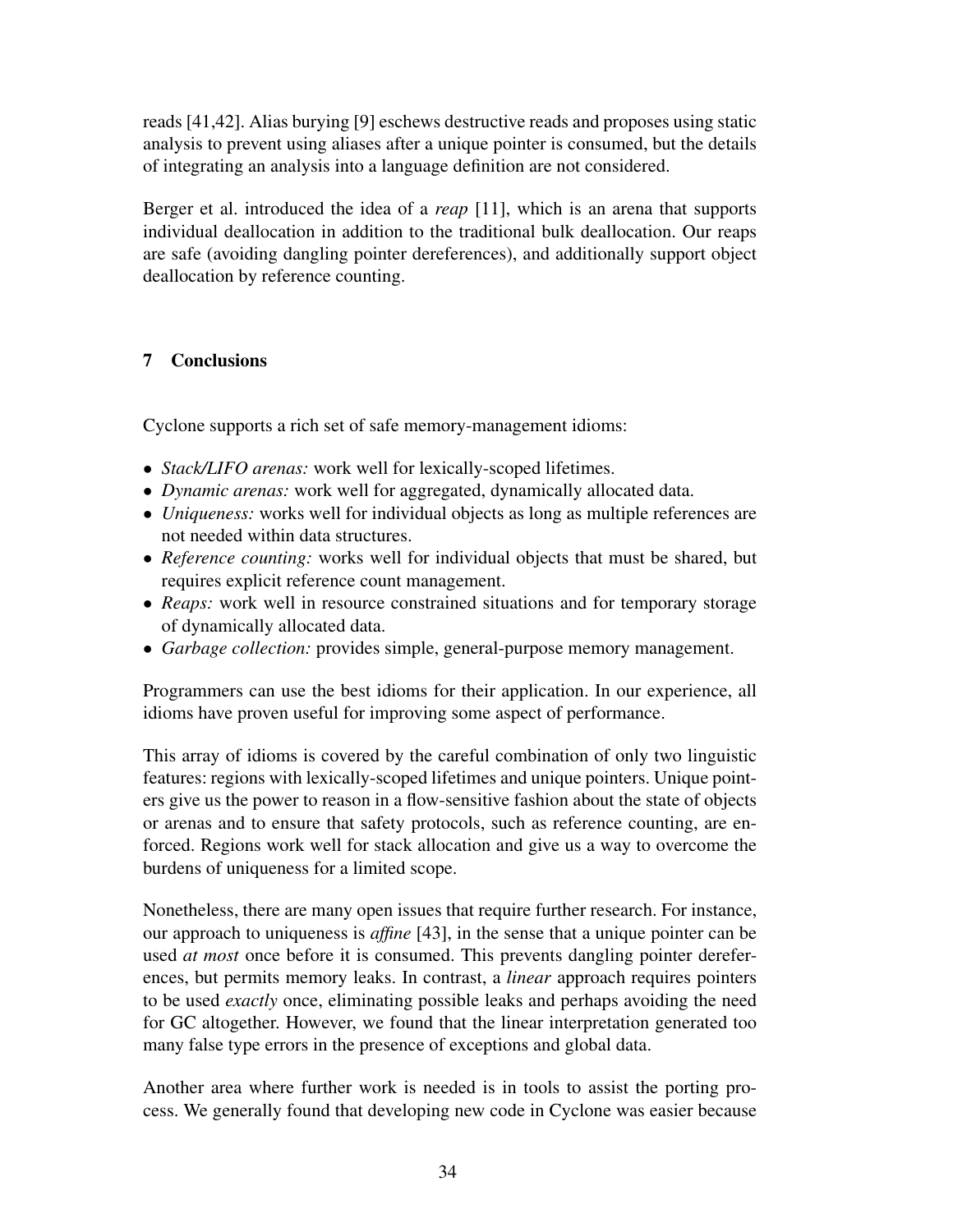we could start with the invariants for a particular memory-management strategy in mind. In contrast, porting legacy code required manually extracting these invariants from the code. Our hope is that we can adapt tools from the alias and shape analysis community to assist programmers in porting applications.

#### Acknowledgments

The authors wish to thank Jeff Foster and the anonymous referees for their helpful comments on earlier versions of this paper. This research was supported in part by NSF grants CCF-0346989 and CCF-0447697, AFOSR grant F49620-01-1-0298 and ONR grant N00014-01-1-0968.

#### References

- [1] T. Jim, G. Morrisett, D. Grossman, M. Hicks, J. Cheney, Y. Wang, Cyclone: A safe dialect of C, in: Proc. USENIX Annual Technical Conference, 2002, pp. 275–288.
- [2] H.-J. Boehm, M. Weiser, Garbage collection in an uncooperative environment, Software – Practice and Experience 18 (9) (1988) 807–820.
- [3] D. Grossman, G. Morrisett, T. Jim, M. Hicks, Y. Wang, J. Cheney, Region-based memory management in Cyclone, in: Proc. ACM Conference on Programming Language Design and Implementation (PLDI), 2002, pp. 282–293.
- [4] M. Tofte, J.-P. Talpin, Region-based memory management, Information and Computation 132 (2) (1997) 109–176.
- [5] P. Wadler, Linear types can change the world!, in: Programming Concepts and Methods, 1990, IFIP TC 2 Working Conference.
- [6] D. Clarke, T. Wrigstad, External uniqueness is unique enough, in: European Conference on Object-Oriented Programming (ECOOP), 2003, pp. 176–200.
- [7] F. Smith, D. Walker, G. Morrisett, Alias types, in: Proc. European Symposium on Programming (ESOP), 2000, pp. 366–381.
- [8] D. Walker, K. Crary, G. Morrisett, Typed memory management in a calculus of capabilities, ACM Transactions on Programming Languages and Systems 24 (4) (2000) 701–771.
- [9] J. Boyland, Alias burying: Unique variables without destructive reads, Software Practice and Experience 31 (6) (2001) 533–553.
- [10] C. Hawblitzel, Adding operating system structure to language-based protection, Ph.D. thesis, Department of Computer Science, Cornell University (June 2000).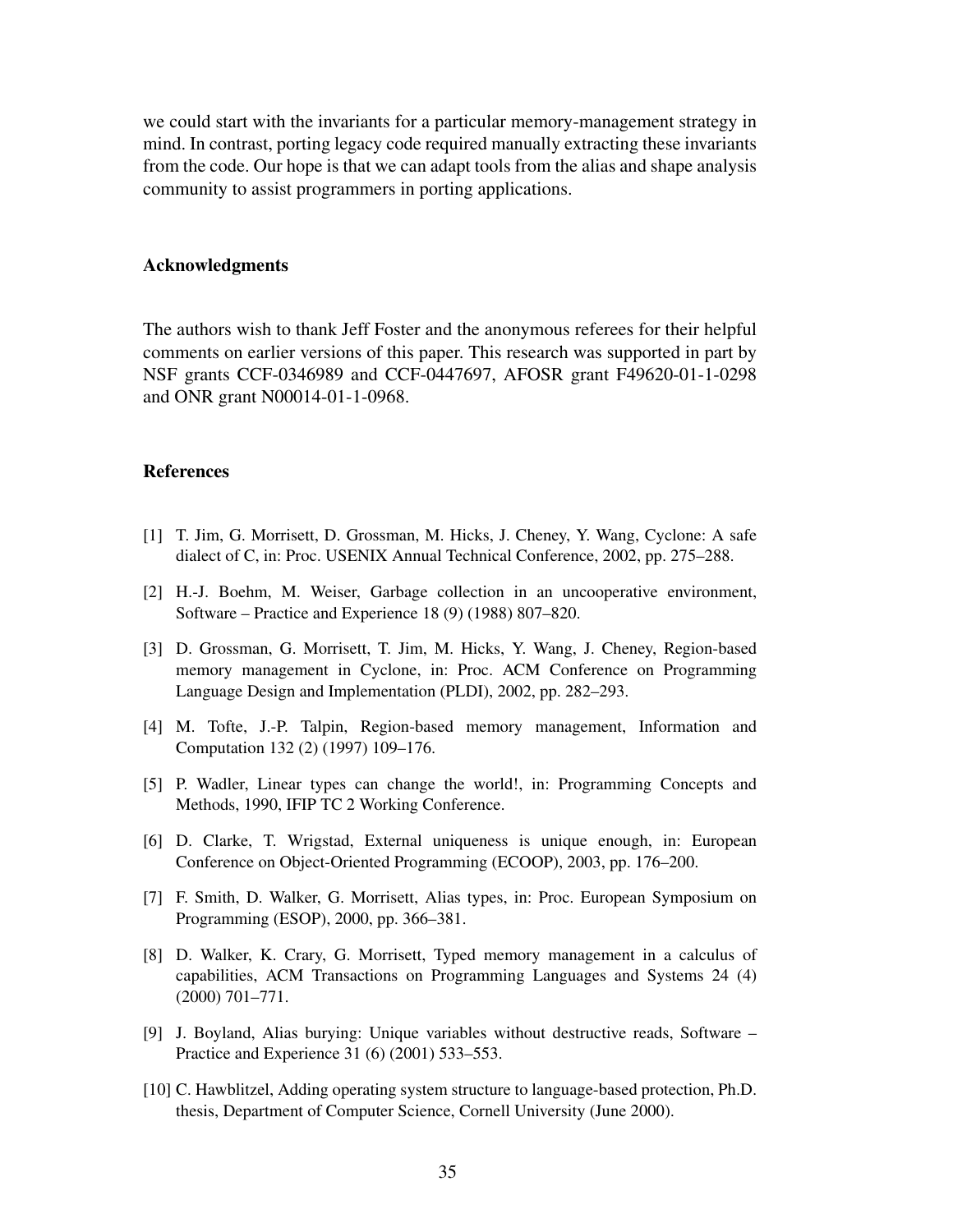- [11] E. D. Berger, B. G. Zorn, K. S. McKinley, Reconsidering custom memory allocation, in: Proc. ACM Conference on Object-Oriented Programming, Systems, Languages, and Applications (OOPSLA), 2002, pp. 1–12.
- [12] M. Hicks, G. Morrisett, D. Grossman, T. Jim, Experience with safe manual memorymanagement in Cyclone, in: Proc. International Symposium on Memory Management, 2004, pp. 73–84.
- [13] M. Hind, Pointer analysis: Haven't we solved this problem yet?, in: Proc. ACM Workshop on Program Analysis for Software Tools and Engineering (PASTE), Snowbird, UT, 2001, pp. 54–61.
- [14] D. Walker, K. Watkins, On regions and linear types, in: Proc. ACM International Conference on Functional Programming (ICFP), 2001, pp. 181–192.
- [15] D. Grossman, Safe programming at the C level of abstraction, Ph.D. thesis, Cornell University (2003).
- [16] D. Grossman, Quantified types in imperative languages, ACM Transactions on Programming Languages and Systems. To appear: accepted for publication, April 2005.
- [17] L. P. Deutsch, D. G. Bobrow, An efficient, incremental, automatic garbage collector, Commun. ACM 19 (9) (1976) 522–526.
- [18] R. DeLine, M. Fähndrich, Enforcing high-level protocols in low-level software, in: Proc. ACM Conference on Programming Language Design and Implementation (PLDI), 2001, pp. 59–69.
- [19] L. Cardelli, S. Martini, J. C. Mitchell, A. Scedrov, An extension of system F with subtyping, in: Proc. International Conference on Theoretical Aspects of Computer Software, 1991, pp. 750–770.
- [20] H. Xi, F. Pfenning, Dependent types in practical programming, in: Proc. ACM Symposium on Principles of Programming Languages (POPL), 1999, pp. 214–227.
- [21] D. Mazieres, A toolkit for user-level file systems, in: Proc. USENIX Annual Technical ` Conference, 2001, pp. 261–274.
- [22] N. Provos, libevent an event notification library, http://www.monkey.org/ ~provos/libevent/.
- [23] M. Hicks, A. Nagajaran, R. van Renesse, MediaNet: User-defined adaptive scheduling for streaming data, in: Proc. IEEE Conference on Open Architectures and Network Programming (OPENARCH), 2003, pp. 87–96.
- [24] M. Fluet, D. Wang, Implementation and performance evaluation of a safe runtime system in Cyclone, in: Informal Proceedings of the Semantics, Program Analysis, and Computing Environments for Memoroy Management (SPACE) 2004 Workshop, 2004.
- [25] D. Wang, A. Appel, Type-preserving garbage collectors, in: Proc. ACM Symposium on Principles of Programming Languages (POPL), 2001, pp. 166–178.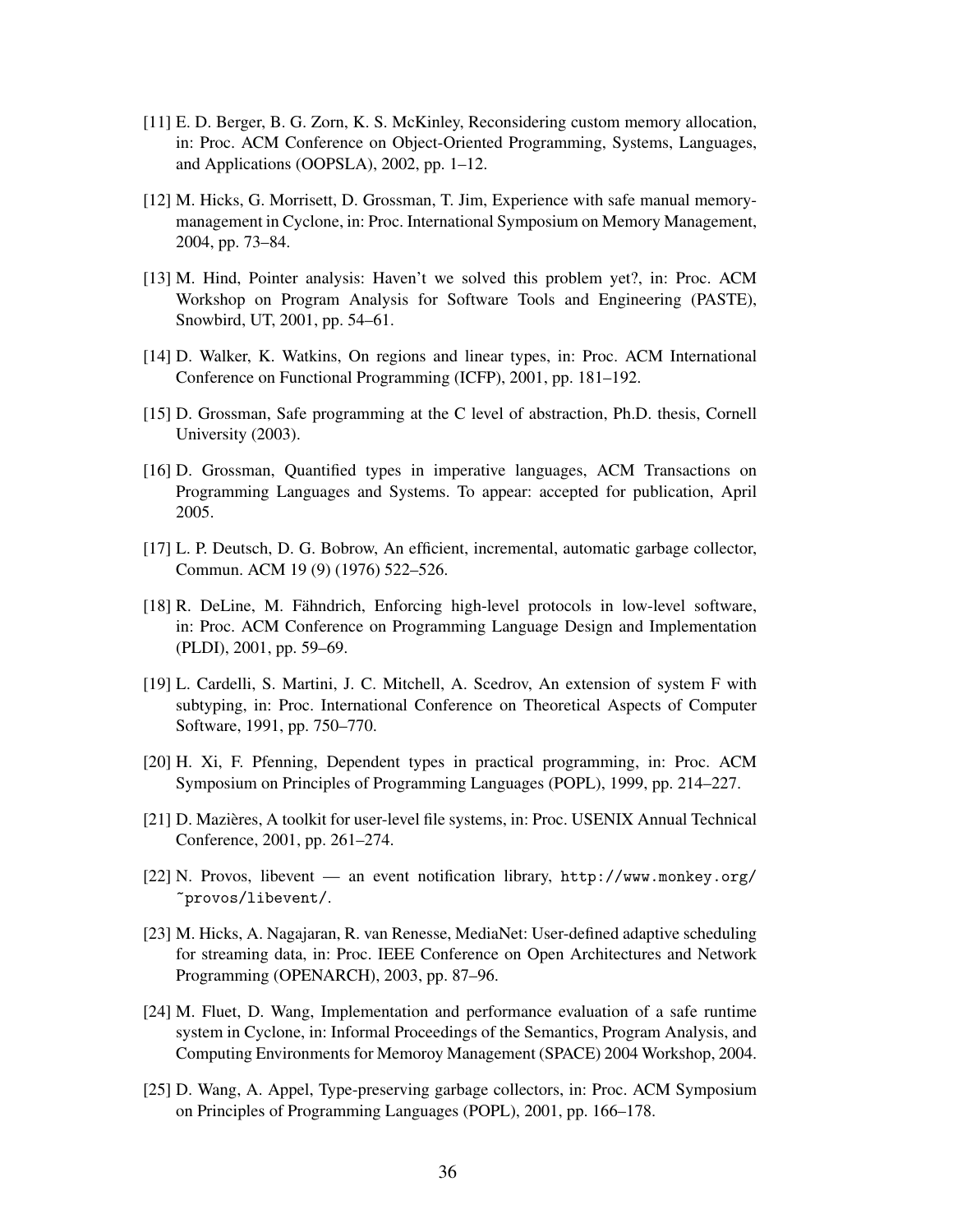- [26] Cyclone, version 0.9, http://www.eecs.harvard.edu/~greg/cyclone/ (February 2006).
- [27] B. G. Zorn, The measured cost of conservative garbage collection, Software Practice and Experience 23 (7) (1993) 733–756.
- [28] M. Hertz, E. Berger, Quantifying the performance of garbage collection vs. explicit memory management, in: Proc. ACM Conference on Object-Oriented Programming, Systems, Languages, and Applications (OOPSLA), 2005.
- [29] M. Tofte, L. Birkedal, M. Elsman, N. Hallenberg, T. H. Olesen, P. Sestoft, Programming with regions in the ML Kit (for version 4), Tech. rep., IT University of Copenhagen (Apr. 2002).
- [30] A. Aiken, M. Fähndrich, R. Levien, Better static memory management: Improving region-based analysis of higher-order languages, in: Proc. ACM Conference on Programming Language Design and Implementation (PLDI), 1995, pp. 174–185.
- [31] N. Hallenberg, M. Elsman, M. Tofte, Combining region inference and garbage collection, in: Proc. ACM Conference on Programming Language Design and Implementation (PLDI), 2002, pp. 141–152.
- [32] D. Gay, A. Aiken, Language support for regions, in: Proc. ACM Conference on Programming Language Design and Implementation (PLDI), 2001, pp. 70–80.
- [33] T. Terauchi, A. Aiken, Memory management with use-counted regions, Tech. Rep. UCB//CSD-04-1314, University of California, Berkeley (Mar. 2004).
- [34] D. Walker, G. Morrisett, Alias types for recursive data structures, in: Proc. Workshop on Types in Compilation (TIC), 2000, pp. 177–206.
- [35] F. Henglein, H. Makholm, H. Niss, A direct approach to control-flow sensitive region-based memory management, in: Proc. Principles and Practice of Declarative Programming (PPDP), 2001, pp. 175–186.
- [36] P. Achten, R. Plasmeijer, The ins and outs of Clean I/O, Journal of Functional Programming 5 (1) (1995) 81–110.
- [37] M. Fähndrich, R. DeLine, Adoption and focus: Practical linear types for imperative programming, in: Proc. ACM Conference on Programming Language Design and Implementation (PLDI), 2002, pp. 13–24.
- [38] A. Aiken, J. S. Foster, J. Kodumal, T. Terauchi, Checking and inferring local non-aliasing, in: Proc. ACM Conference on Programming Language Design and Implementation (PLDI), 2003, pp. 129–140.
- [39] C. Boyapati, A. Sălcianu, W. Beebee, M. Rinard, Ownership types for safe regionbased memory management in real-time Java, in: Proc. ACM Conference on Programming Language Design and Implementation (PLDI), 2003, pp. 324–337.
- [40] G. Bellella (Ed.), The Real-Time Specification for Java, Addison-Wesley, 2000.
- [41] H. Baker, Lively linear LISP—look ma, no garbage, ACM SIGPLAN Notices 27 (8) (1992) 89–98.